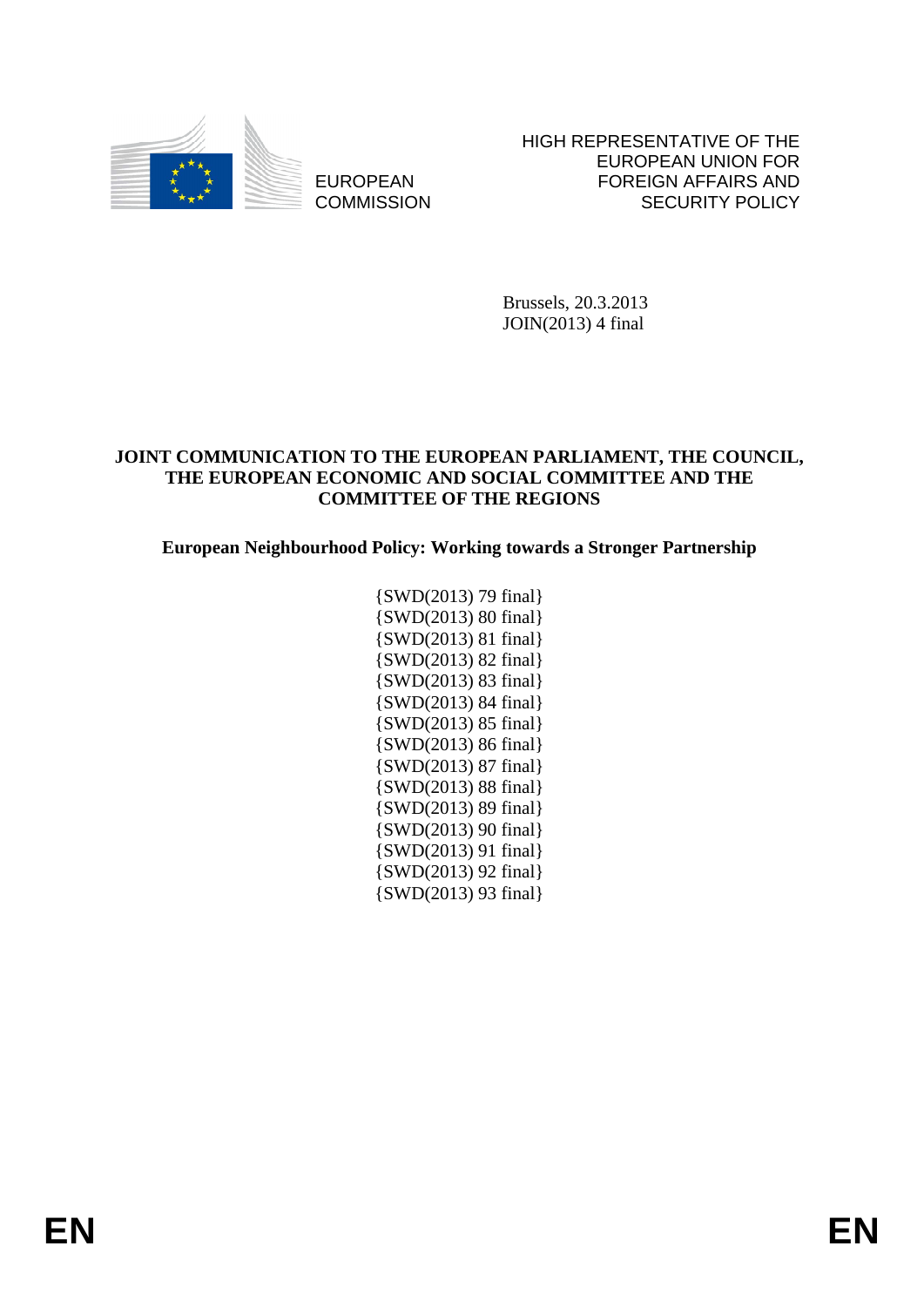### **European Neighbourhood Policy: Working towards a Stronger Partnership**

## **1. Introduction**

- 1. The EU revised the European Neighbourhood Policy (ENP) in  $2011<sup>1</sup>$ , establishing instruments to provide more support to partner countries building deep and sustainable democracy and to support inclusive economic development. The new ENP's main features are political association and economic integration, the mobility of people, more EU financial assistance, a stronger partnership with civil society and better cooperation on specific sector policies. This joint Communication, accompanied by a set of Joint Staff working documents<sup>2</sup>, looks at how the EU and partner countries have fared in the implementation of the jointly agreed reform objectives.
- 2. Last year was an eventful and challenging year for the European Union and its neighbours. The EU continued to work on overcoming the financial crisis, and the related economic downturn in several Member States. Some of its partner countries in the neighbourhood continued to face conflicts, political instability and difficult socioeconomic conditions. These countries sometimes have to tackle daunting political, economic and social challenges, some of which require immediate responses. This leaves policy-makers little time to focus on medium- and long-term reforms.
- 3. The ENP remains the basis on which the EU works with its neighbours to achieve the closest possible political association and the greatest possible degree of economic integration. This goal builds on common interests and on values — democracy, the rule of law, respect for human rights, and social cohesion.
- 4. Democratic transition processes continued for many of the partner countries. Libyans voted to elect their constituent assembly for the first time in more than four decades. Egypt and Tunisia continued to implement constitutional reforms, although not without difficulties.
- 5. Armenia, Georgia and Ukraine elected new parliaments, while Moldova's parliament elected a president. Democratic structures are getting ever stronger though not all of these elections have fully met all international standards. Belarussians were called to elect their parliament as well. However, elections fell short of OSCE and international standards.
- 6. Developments in Egypt, Tunisia and Libya show clearly that transition is complex. Time will therefore be needed to establish new political structures and balances and economic growth and social cohesion, on the basis of a consensus on core values and principles. Constitutional reform is slow, progress is not always linear and in many

<sup>1</sup> COM (2011) 303 of 25.05.2011

 $2$  This joint Communication is accompanied by: twelve Country Progress Reports assessing the implementation of the ENP in 2012 with which an ENP Action Plan or an equivalent document has been agreed; two regional progress reports reviewing the progress made in 2012 in the implementation of the Eastern Partnership and the Partnership for Democracy and Shared Prosperity; and a Statistical Annex.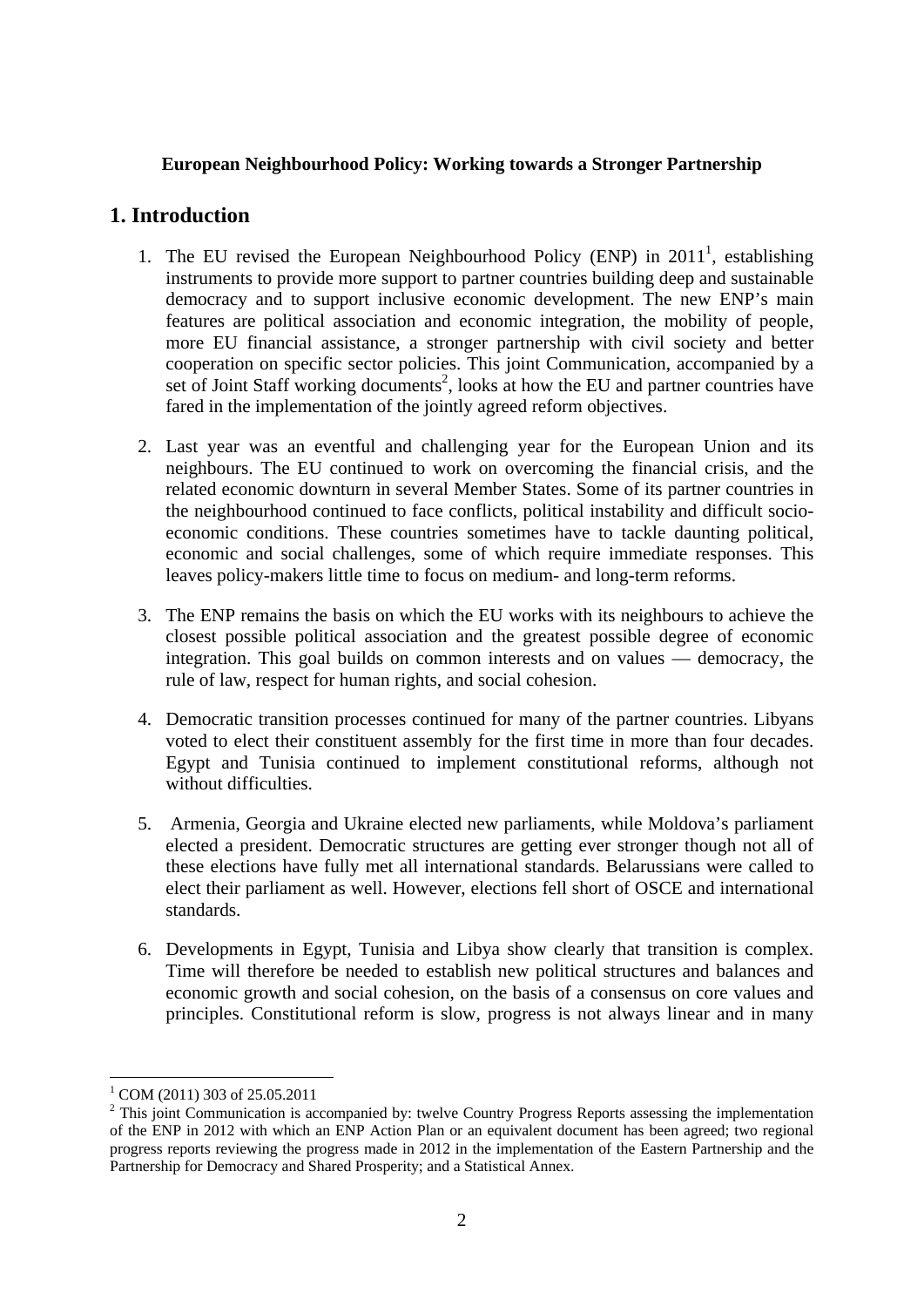cases the outcomes are still open. In such cases, the EU has continued to work with its partners and support their steps towards establishing sustainable democracy.

- 7. Last year, progress across the neighbourhood has been very uneven. In many partner countries, wide-ranging reforms were sometimes prevented or slowed by vested political or economic interests. In some cases, there was some backsliding of reforms. However, more than ever, slower economic growth, higher unemployment, persisting inequalities, increasing environmental challenges and often declining socio-economic indicators make the case for the kind of reforms that are at the heart of the ENP stronger than ever.
- 8. The increasing involvement of other actors (third countries, regional organisations, etc.) in the Southern and Eastern neighbourhoods means that the EU must work more closely with them in tackling the problems affecting the region.
- 9. The EU has strengthened political and financial support for its partners embarking on political reforms. The analysis of developments and of the results of reforms in partner countries shows that the ENP works when the willingness to reform is there and society plays an active part in the process. Values, models of governance or reforms cannot be imposed from the outside. They can only take root when the political leaders and citizens buy in to the reform objectives commonly agreed between the EU and its partners. The EU must continue to reach out to and work with supporters of reform and partnership with the EU. At the same time, the EU needs to better communicate how the ENP and its instruments can support genuine reform efforts.
- 10. A stronger partnership with society is central to the ENP. As a driving force of democratisation and inclusiveness, civil society plays a key role in all aspects of democratic and socio-economic reform, in advancing women's rights, in supporting the freedom of expression and association, in advocating environmental protection and generally in striving for greater social justice. The EU has continued to live up to its commitment to work with civil society, national parliaments and other key stakeholders such as social partners and business, to ensure that the reform objectives agreed with partner countries are a true reflection of their societies' concerns and aspirations. Civil society also has a crucial role to play in promoting these reforms and in holding governments. The setting up of the Eastern Partnership (EaP) Civil Society Forum (CSF), including the establishment of national platforms in the partner countries, is a good example of civil society's strengthened role in the ENP. The EU has continued providing support to civil society through a range of different funding instruments.
- 11. The EU and its neighbours also face common challenges, including in the economic, security, environmental and migration areas. Delivering on the commitments made to its Southern and Eastern neighbours, supporting democratic transition and economic reform and working closely with them on all aspects of their reform and policy agendas, will contribute to the EU's own security and prosperity.

### **2. Implementation**

12. Two years on from the revision of the ENP, implementation is the main task and challenge for the EU and its partners. Since 2011, progress in implementing the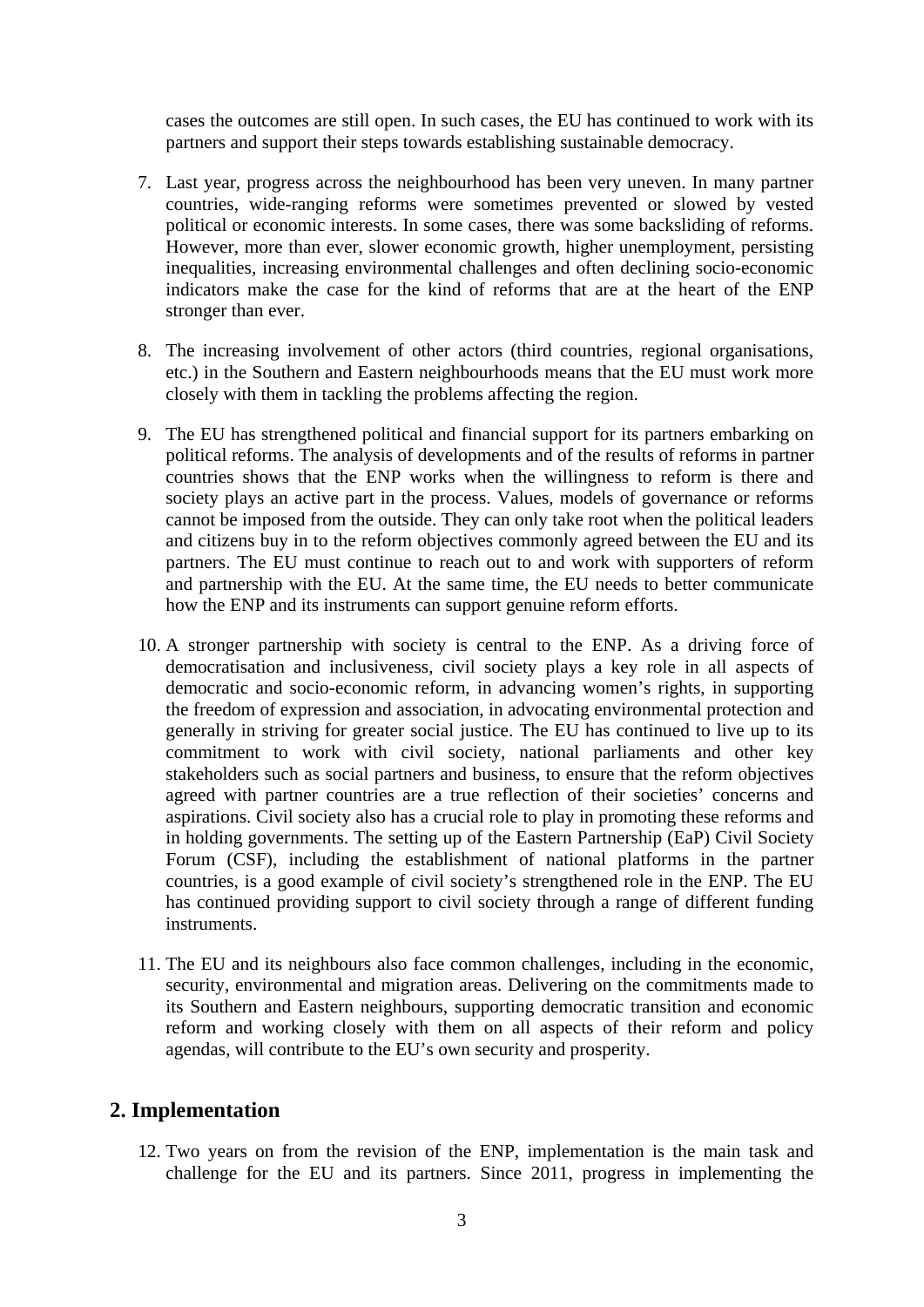reforms agreed on by the EU and its partners has been uneven. However, it must not lead to disengagement. On the contrary, the EU must step up its engagement in the process including over the long term.

- 13. Building democracy in partner countries is in the hands of their citizens and their elected politicians. The ENP can support, but not replace, this process. An analysis of the key recommendations contained in the ENP progress reports shows that we are only at the beginning of the process. It also sets out the challenges that lie ahead. In many neighbourhood countries, progress has been made on the key recommendations on elections, often with financial and logistical support from the EU. Insufficient progress was made on the key recommendations on the freedom of association, expression and assembly, a free press and media, the rule of law and an independent judiciary and the fight against corruption. Many of the recommendations are as valid today as they were in 2012. The insert below highlights the implementation of key recommendations of previous year's progress reports.
	- **Armenia** acted on some of the key recommendations. It prepared a roadmap to improve the electoral process, adopted a National Human Rights Strategy and took some measures to fight corruption, reform the judiciary and public administration and advance sector reforms and regulatory approximation to the EU acquis.
	- **Azerbaijan** acted on only a few of the key recommendations. It started implementing the Human Rights Action Plan, continued judicial reform and took some steps to address the problem of demolitions and forced evictions. It did not cooperate with the rapporteur of the Parliamentary Assembly of the Council of Europe on political prisoners.
	- **Georgia** acted on most of the key recommendations. It ensured broadly free and fair parliamentary elections, continued to engage with its breakaway regions, actively participated in the Geneva discussions and took measures to improve the living conditions of Internally Displaced Persons (IDPs). It also strengthened the freedom of expression and opinion, reformed the judicial system and advanced sector reforms and regulatory approximation to the EU acquis.
	- **Moldova** acted on most of the key recommendations. It stepped up efforts to implement judicial and law enforcement reform, engaged in dialogue with Tiraspol, continued to implement reforms in the areas of social assistance, health and education, energy, competition, state aid and regulatory approximation to the EU acquis. It finalised the remaining steps under the first phase of its Visa Liberalisation Action Plan (VLAP), and stepped up institutional reform of the aviation sector.
	- **Ukraine:** Most of the key recommendations still need to be acted on. However, Ukraine did take steps toward legal and judicial reform, with the entry into force of a new Criminal Procedure Code and other important legislation. It also adopted a law on asylum and refugee status, although implementation is deficient.
	- **Egypt** acted on only some of the key recommendations. Power was handed over to a civilian government and the state of emergency was lifted. A constitution was drafted and adopted by popular referendum. However, the process was controversial and heavily criticised by the opposition, leading to a deeply divisive political crisis.
	- **Israel:** Most of the key recommendations still need to be acted on. No significant change was observed in the areas of concern.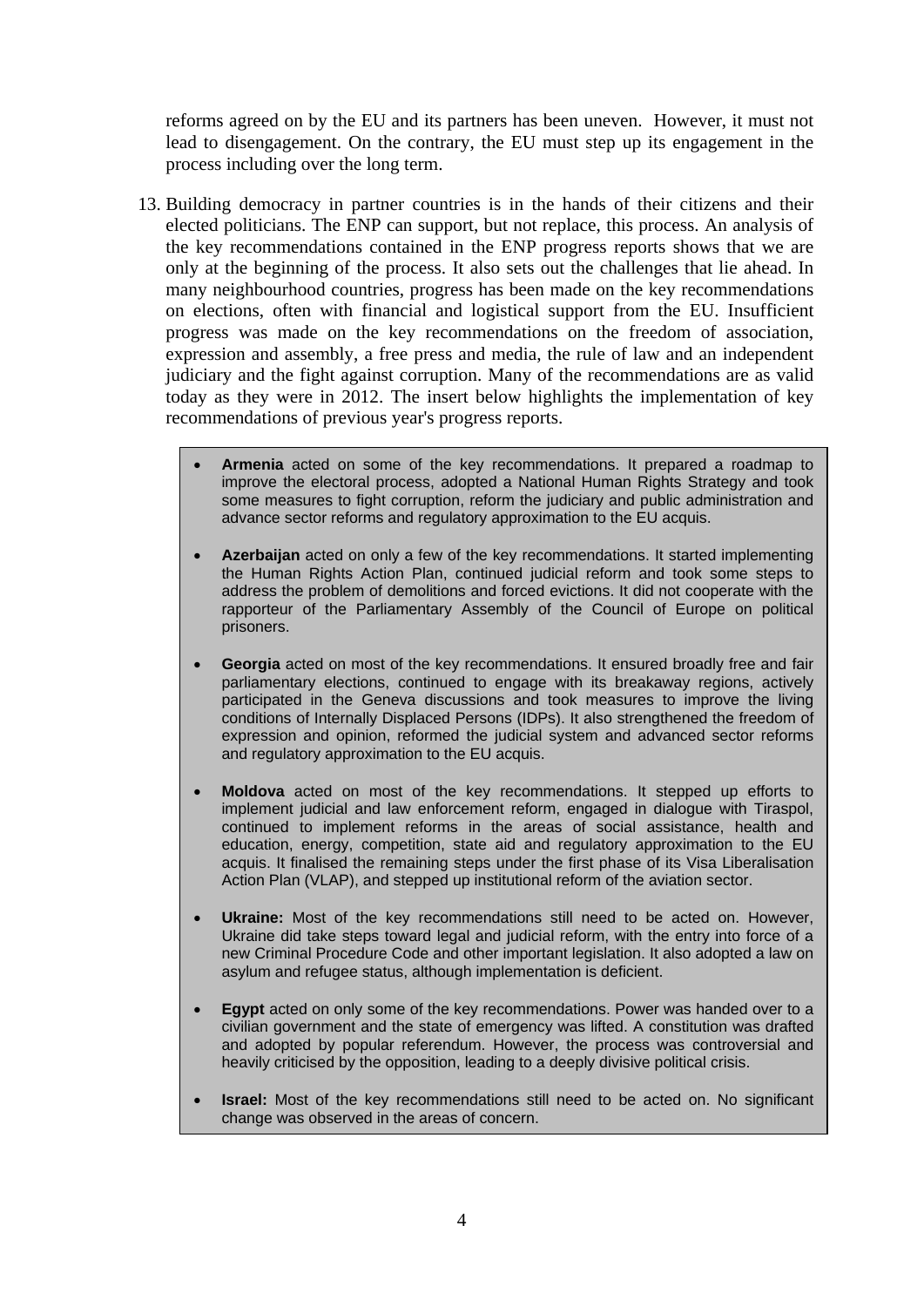- **Palestine**<sup>3</sup>: Most of the key recommendations remain valid and still need to be acted on. Some have been acted on however, including holding local elections, further improving public finance management and developing costing models in the social protection sector. However, the difficulties created primarily by the occupation and the deepening financial crisis hindered the Palestinian Authority (PA) in tackling reforms.
- **Jordan** acted on some of the key recommendations, notably the establishment of the electoral commission and the Constitutional Court and the adoption of a law on political parties and an electoral law.
- **Lebanon** started to act on only a few of the key recommendations by making some overdue judicial appointments. Reform objectives advanced only slowly against the backdrop of the on-going crisis in the neighbouring Syria
- **Morocco** has taken steps to start implementing most key recommendations, but has not finished doing so, despite expressing its commitment to the agreed reform objectives. It established a body for a national dialogue on judicial reform, drafted (but did not adopt) a law establishing an anti-corruption body and continued approximating its legislation to the EU acquis.
- **Tunisia,** which was going through a difficult transition, acted on only a few of the key recommendations. The establishment of the Independent Electoral Commission was approved, but the new electoral law was not finalised. Tunisia signed the regional convention on pan-Euro-Mediterranean rules of origin. Preparations for negotiating a Deep and Comprehensive Free Trade Area (DCFTA) progressed.
- 14. The EU continued to deal with its partner countries' immediate priorities by helping to establish the rule of law and good governance and to lay the foundations for economic growth and job creation, as well as sustainable, knowledge-based and socially equitable societies. After the first task force for Tunisia in 2011, task forces for Egypt and Jordan brought together representatives of the EU institutions, governments, the private sector, international donors and civil society, to serve as catalysts for political and economic reform. EU financial assistance under the ENPI and other instruments has played a critical role in a number of cases.
- 15. The EaP Foreign Ministers' meeting in July 2012 stated that the EaP Roadmap<sup>4</sup> was a basis for guiding and monitoring the further implementation of the Partnership's objectives until the next EaP Summit. By setting out the key reforms partner countries need to implement and describing what the EU can do and what support it can offer, the Roadmap illustrates the concepts of mutual accountability and joint ownership that are essential for moving towards political association and economic integration.
- 16. Work on strengthening relations advanced more with some countries than with others. This reflects the EU's commitment to moving further and faster with partner countries who are willing and ready to make more progress towards reforms (in line with the

 $3$  In line with UNGA Resolution 67/19, the denomination 'Palestine' will be used on all occasions when referring to what to date has been referred to as 'Palestinian National Authority' or 'occupied Palestinian territory'. This does not entail any recognition of Palestine as a state in line with the December 2009 Council Conclusions. 4 Joint Statement of the Eastern Partnership Foreign Ministers' Meeting, Brussels, 23 July 2012, Council of the

European Union, 12862/12, PRESSE 348. Joint Communication to the European Parliament, the Council, the European Economic and Social Committee and the Committee of the Regions, *Eastern Partnership: A Roadmap to the autumn 2013 Summit*, JOIN(2012) 13 final, 15.5.2012.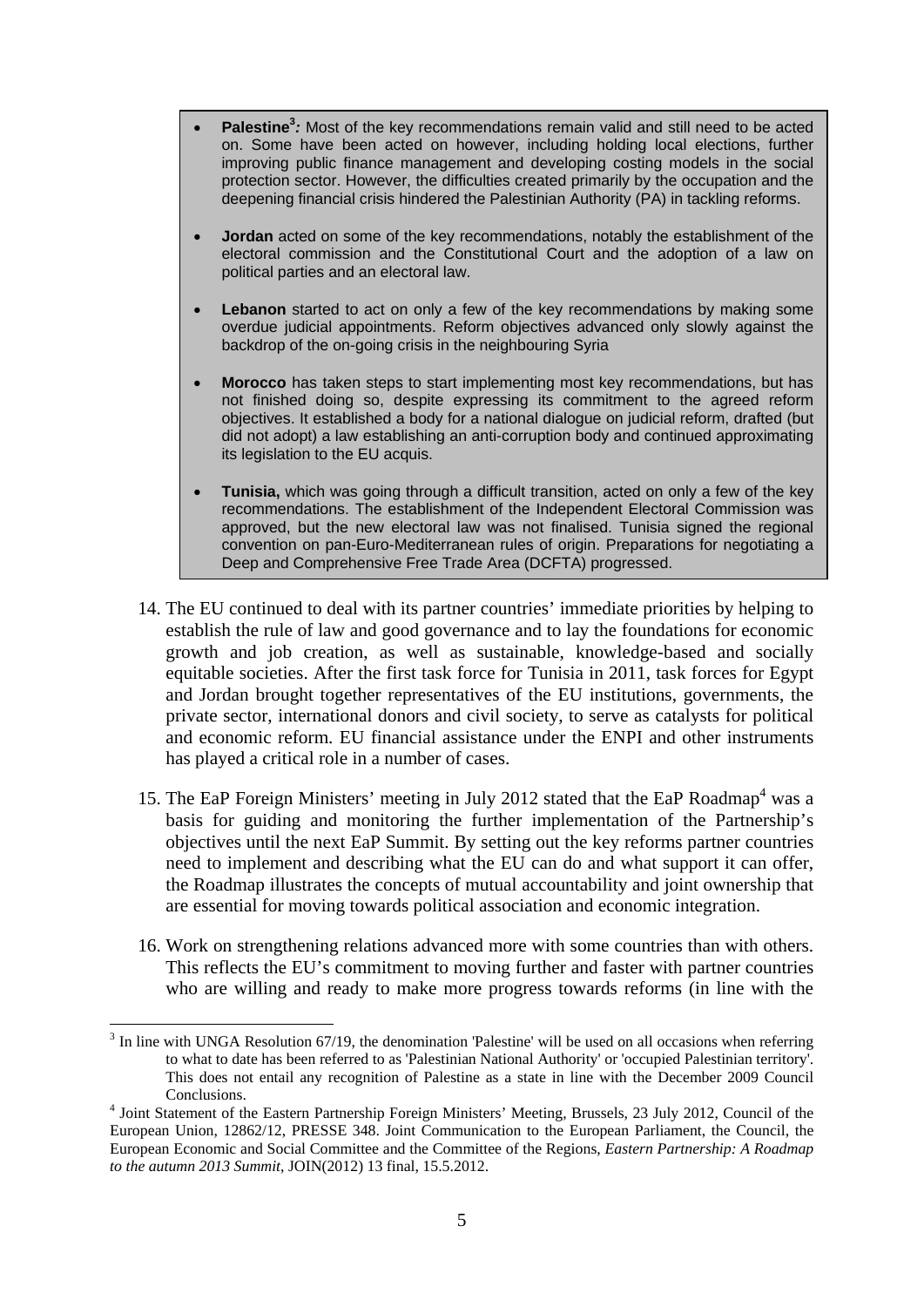'more for more' principle). It continued to negotiate **association agreements** that include DCFTAs with the Republic of Moldova, Armenia and Georgia as well as an association agreement with Azerbaijan. It started DCFTA negotiations with Morocco, and is preparing negotatiations with Tunisia, and Jordan. The EU-Ukraine Association Agreement was initialled but not signed.

17. Substantial progress was made on developing new-generation joint **ENP Action Plans** or equivalent documents. Action Plans reflect the specific needs, capacities and reform commitments of each of the partner countries, allowing for nuanced, tailor-made, relations between the EU and each of the partner countries. It concluded negotiations on Action Plans with Lebanon, Morocco and the PA, and with Tunisia in the context of a privileged partnership. The Action Plans will need to be endorsed by the respective Association Councils. The new Action Plan for Jordan entered into force in October. Also in October, the EU and Algeria started negotiations on a joint ENP Action Plan. Ukraine and the EU reached a common understanding to start updating the current Association Agenda, which prepares for the implementation of the future association agreement. Preparations were under way to launch negotiations on Association Agendas with the Republic of Moldova, Armenia and Georgia.

### *2.1. Deep and sustainable democracy*

- 18. Across the neighbourhood, some progress was made on reforms towards deep and sustainable democracy. There are still some problems however, and some developments risk backsliding.
- 19. There is an increasing divergence in democratic reforms in the neighbourhood countries. The EU will therefore respond in a more nuanced manner, based on the 'more for more' principle and a rigorous review of reform commitments. To remain credible, it must apply the same high standards to, and scrutiny of, democratic reforms, wherever and in whatever form they happen.
- 20. Tunisia, Egypt and Libya went through revolutions that triggered democratic reforms, while in Jordan, Morocco and Algeria the authorities in power initiated constitutional, electoral and legal reforms. Democratic **elections** were held in Egypt, Libya and Tunisia; concerns remain about the **freedom of assembly, association and expression**, including the freedom of the media, in most partners. The EU has deployed election observation missions to Algeria and Libya. At the start of 2013, it observed elections in Jordan for the first time. Egypt has accepted that an EU observation mission will monitor the upcoming parliamentary elections.
- 21. Eastern countries are also on increasingly different paths. Moldova, Georgia and Armenia continued to implement reforms improving the electoral framework and held elections that generally conformed to international standards, making clear progress in the difficult transformation towards sustainable democracy. Ukraine's parliamentary elections presented a more mixed picture with several shortcomings. There was deterioration in several areas compared to previous elections. The elections in Belarus took place against a background of repression — another missed opportunity for Belarus to hold elections in line with OSCE and international standards. Generally, the EU is very concerned about the lack of freedom of assembly, association and expression in a number of countries. There was no improvement in Belarus in terms of respect for human rights, the rule of law and democratic principles.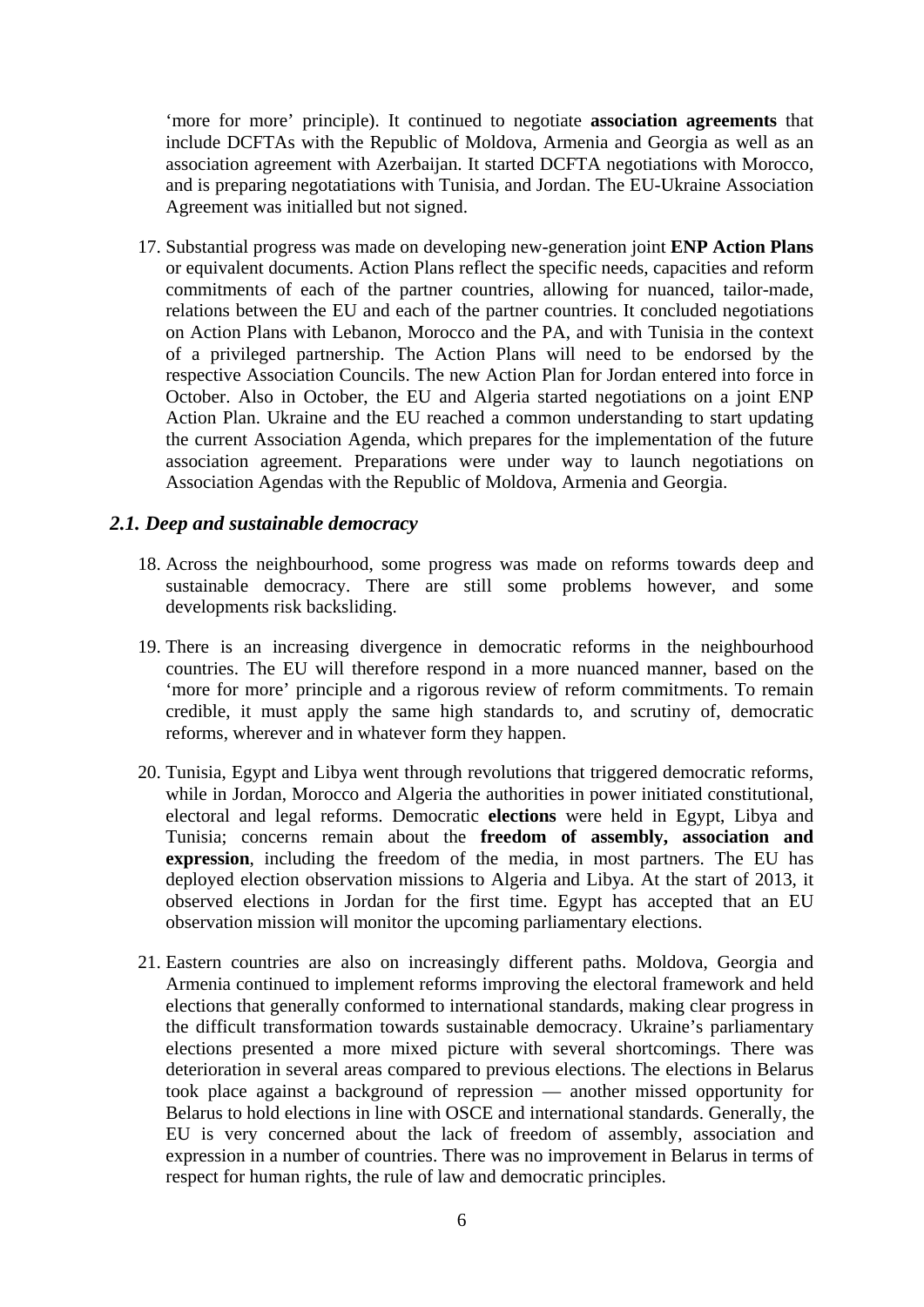- 22. In some partner countries, **civil society** organisations (CSOs) and sometimes, trade unions, continue to face serious constraints (obstacles to the freedom of movement, lawsuits against NGO leaders, cumbersome administrative procedures, acceptance of financial support subject to authorisation). Egyptian civil society organisations faced increasing pressure from the authorities. The current association laws in Egypt, Morocco and Algeria are also a cause for concern. The freedom of association is also lacking in Belarus and Azerbaijan. The freedom of association needs to be guaranteed and new laws on associations must be in line with international human rights standards.
- 23. In several countries of the neighbourhood, the **media** continues to suffer from political and economic interference, a lack of diversity and self-censorship. There were many cases of harassment and imprisonment of journalists in Azerbaijan and Egypt, while the implementation of legislation on media transparency in Georgia was a welcome development.
- 24. **Judicial independence** needs to be strengthened to a varying degree in a number of partner countries, including Egypt, Morocco, Tunisia and Algeria in the South and in the East in particular in Azerbaijan and Belarus. In Ukraine, there are concerns regarding the misuse of the justice system for political purposes. Despite some reform of the justice systems, the judiciary continues to be perceived as heavily dependent on the executive throughout both the Eastern and Southern neighbourhood. High conviction rates, excessive use of administrative detention and unsatisfactory application of the principle of equality of arms undermined trust in the judiciary. Although efforts were made to improve prison infrastructure, prison conditions remain a cause for concern and cases of torture and ill-treatment continue to be inadequately investigated, fostering a culture of impunity among law-enforcement officials.
- 25. **Corruption** remains a huge problem in many countries in the neighbourhood. In most countries no, or only very timid, steps were taken to start tackling corruption. Particularly in Ukraine, Lebanon, Azerbaijan, Libya, and Belarus, the perception of corruption remains very high. $5$
- 26. **Democratic control over armed and security forces** improved, notably in Libya and Egypt. Reform of the security sector, in particular reform of the police, the complete lifting of the states of emergency and reform of the penal and military codes to avoid military trials of civilians, remains a major problem across the Mediterranean neighbourhood. Issues such as the supervision and accountability of the police, conditions in the penitentiary system and the treatment of citizens undertaking national service continue to be discussed in structured dialogues.
- 27. Credible **transitional justice** processes are crucial for the success of transition, notably in those countries that have shed authoritarian regimes that committed crimes against their own populations. Judicial reforms and law-enforcement reforms also have priority status in the EaP, linked to the overall objective of maintaining and reinforcing the rule of law.

<sup>&</sup>lt;u>.</u> 5 Transparency International, Corruption Perceptions Index 2012.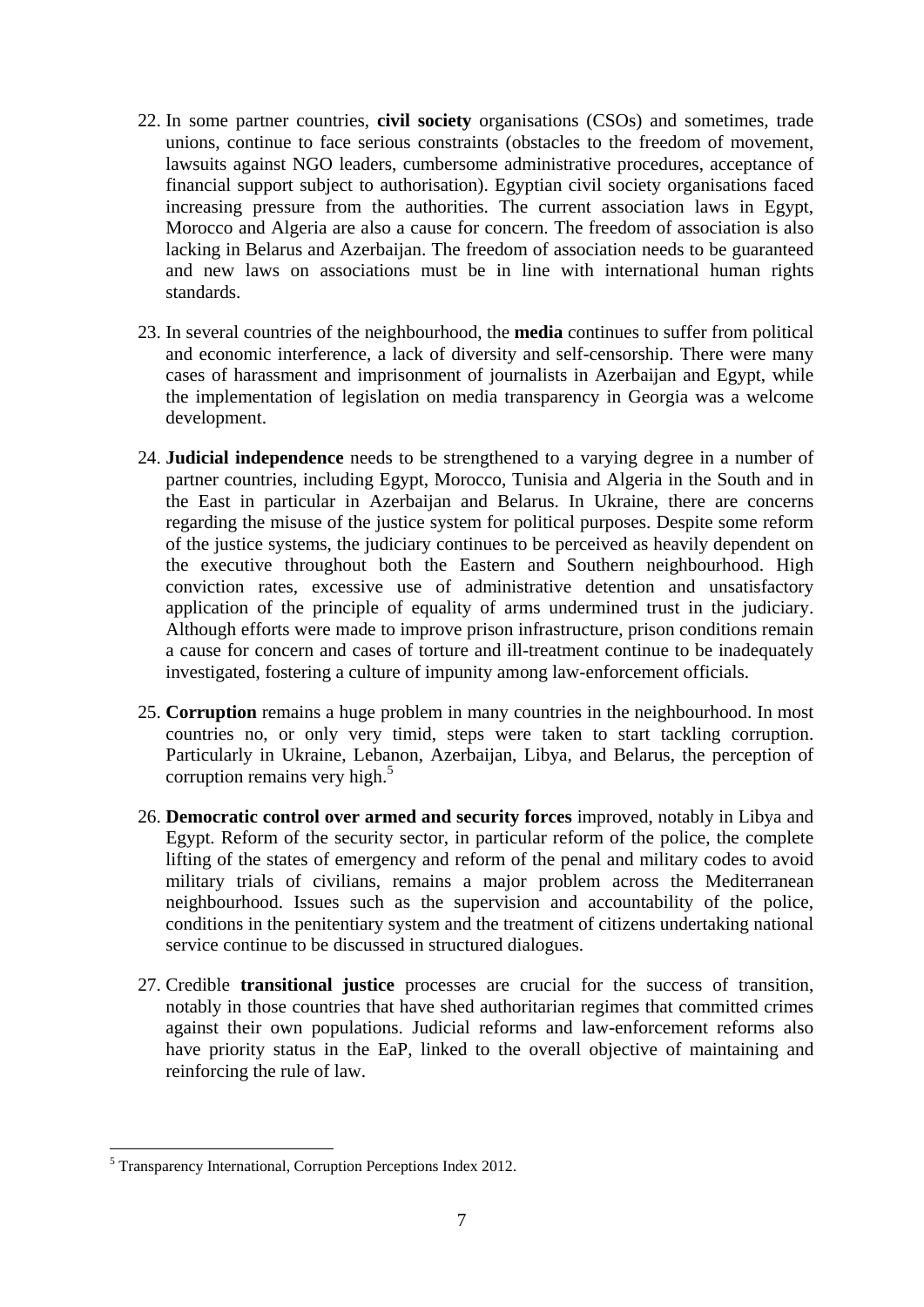- 28. Cultural and social discrimination against **women** remains a problem in the Southern neighbourhood. Women played an active part in the revolutions. Now it is crucial that the transition process and constitutional reform do not hinder progress on, or undermine the equality of women before the law and in society. There is also much room for improvement in terms of gender equality in the East.
- 29. Comprehensive **anti-discrimination** legislation is still a problem across the neighbourhood, with few exceptions. Discriminatory attitudes are widespread, in particular against the lesbian-gay-bisexual-transgender (LGBT) community.

#### *2.2. Sustainable economic and social development*

- 30. **Economic growth** picked up in only a few of the ENP partners, such as Georgia and Azerbaijan, but slowed in most others. External risks related to the global economic situation increased, and conflicts also impacted negatively on the prospects for economic recovery. Southern and Eastern partners continue to face general macroeconomic imbalances and high, and sometimes rising unemployment. Southern partner countries in particular have high rates of youth unemployment. Ongoing or renewed political instability also had a negative impact on growth. Without an increase in growth and effective employment policies (including investing in human capital, promoting decent work, and research and innovation), high levels of unemployment will persist among the young and the informal sector will continue to represent a significant proportion of the real economy. Significant socio-economic disparities persist in many Eastern and Southern neighbourhood countries. If not dealt with, these factors will continue to jeopardise future social stability and the transition towards democracy. EU financial assistance has helped to tackle them by supporting key economic reforms.
- 31. In the context of continuing economic and financial crisis in the euro zone and the global economic slowdown, **macroeconomic dialogues** that the Commission held in 2012 with the vast majority of the neighbourhood countries (all ENP countries except Libya and Syria) have proved to be a useful instrument for economic cooperation for the EU and its partner countries. These dialogues allowed for an open exchange of views on economic developments and policy challenges, including the implications of the turmoil in the euro zone for the EU's neighbourhood. They also served as a platform for reviewing the implementation of the economic reform priorities identified in the ENP Action Plans and Association Agendas.
- 32. In addition to regular macroeconomic dialogues established under various bilateral agreements, the Commission holds discussions on economic policy with partner countries that benefit from **EU macro-financial assistance** (MFA). This is designed to help the partner countries address macroeconomic imbalances and implement growth-oriented structural reforms. In 2012, with the release of the final instalments, the Commission completed the implementation of two MFA programmes approved in 2009 (Armenia, EUR100 million in loans and grants) and 2010 (Moldova, EUR90 million in grants). The Memorandum of Understanding and Loan Agreement for the MFA programme for Ukraine of up to EUR610 million was signed at the beginning of 2013. During 2012, the EU worked closely with the Egyptian and Jordanian authorities on possible MFA programmes to be launched at the beginning of 2013. The legislative decision on the programme for Georgia that the Commission proposed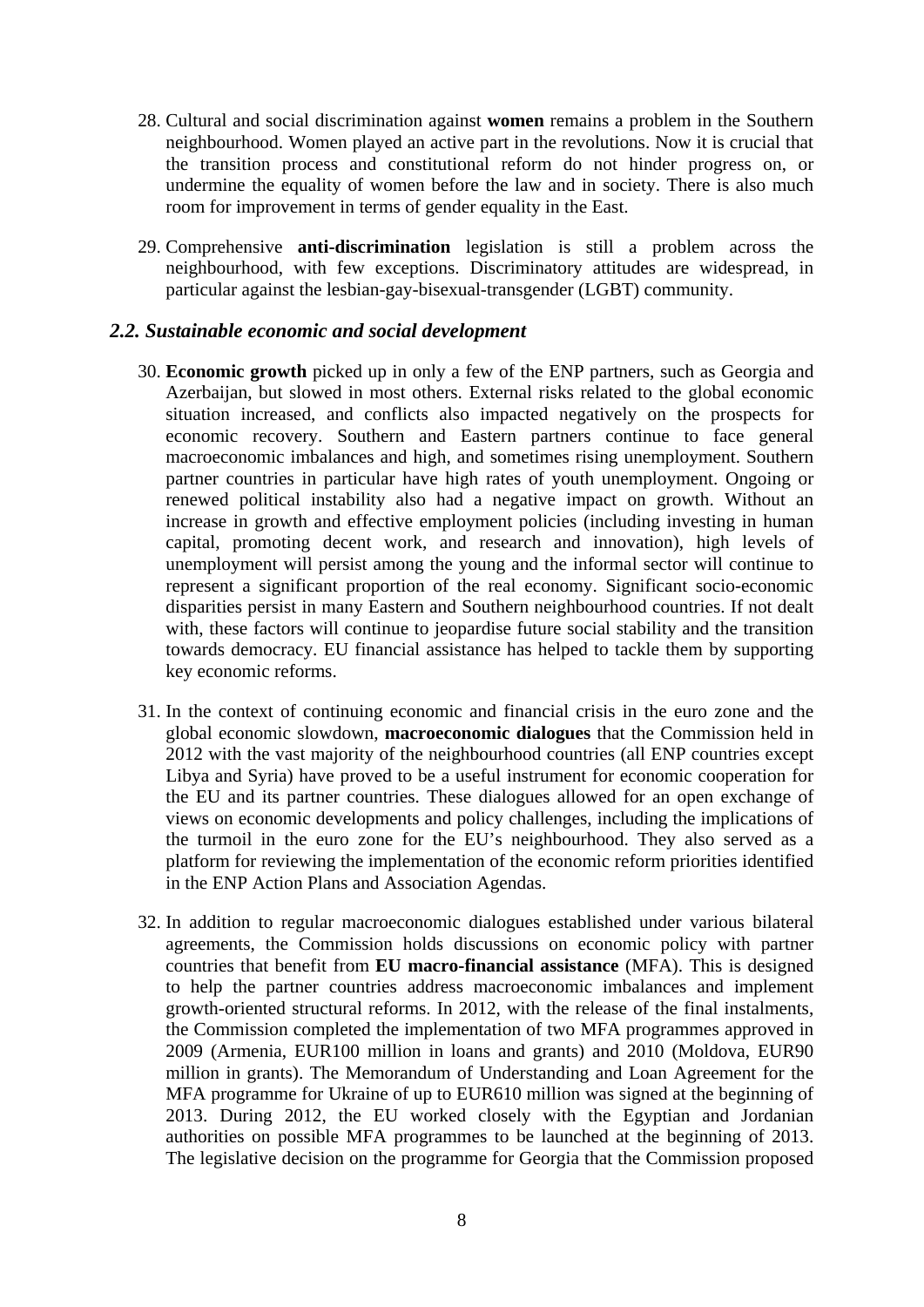in early 2011 (EUR46 million in loans and grants), continued to await the European Parliament's and the Council's approval.

- 33. In 2012, cooperation on **enterprise policy** continued to focus on improving the business climate and giving SMEs better financial support. Implementing the Small Business Act, a European framework for SME-friendly enterprise policy, remains a key objective. The level of progress differs widely among partners. A consultation mechanism to give SMEs a say on matters of concern to them would improve policymaking across the region. Reinforcing the rule of law and giving fair, simple access to public contracts by improving procurement systems, administrative simplification, better skills, easier access to finance and more innovation would boost business development. EU financial support is helping SMEs develop capacity in many cases.
- 34. Tackling poverty and unemployment remained a high priority in rural areas in particular. In May, the EU held a high-level seminar to present and discuss the **European Neighbourhood Programme for Agriculture and Rural Development (ENPARD)** initiative. In the Southern partner countries pilot activities are being developed. Technical committees with the participation of civil society and the private sector have been set up. ENPARD actions started in Egypt, Algeria, Tunisia , Morocco, and in the East in Georgia. Furthermore, the Food and Agriculture Organisation (FAO) carried out the assessment of the agriculture and rural development sectors in each of the EaP countries. It also identified some common challenges at regional level. Results provide a solid basis for the newly created EaP panel on agriculture and rural development and will feed into the preparation of potential new programmes in this area.

#### *2.3. Markets*

- 35. The EU remains the single most important trade partner for almost all countries in the neighbourhood. Work on deepening economic and trade integration between the EU and its partners therefore continued. The EU and Ukraine initialled an Association Agreement, including the DCFTA. Substantial progress was made in negotiations with Moldova after DCFTA negotiations were opened in March. Armenia and Georgia made very good progress in their association agreement negotiations, including those on establishing a DCFTA. Future inclusion of the Eastern DCFTA partners in the pan-Euro-Mediterranean system of diagonal cumulation of rules of origin will strengthen their economic integration with the EU and give them an additional incentive for establishing free trade areas with other ENP partners.
- 36. After thorough preparations, the EU and Morocco opened DCFTA negotiations at the beginning of 2013. Preparations for negotiating a DCFTA with Tunisia also advanced. Preparations for negotiating a DCFTA with Jordan stalled, and they have not yet started with Egypt. The Agricultural and Fisheries Product Agreement with Morocco and the Palestinian Authority entered into force in October and January respectively. Negotiations of a similar agreement with Tunisia could not be resumed. The Agreement on Conformity Assessment and Acceptance of industrial products with Israel entered into force in January on pharmaceutical products.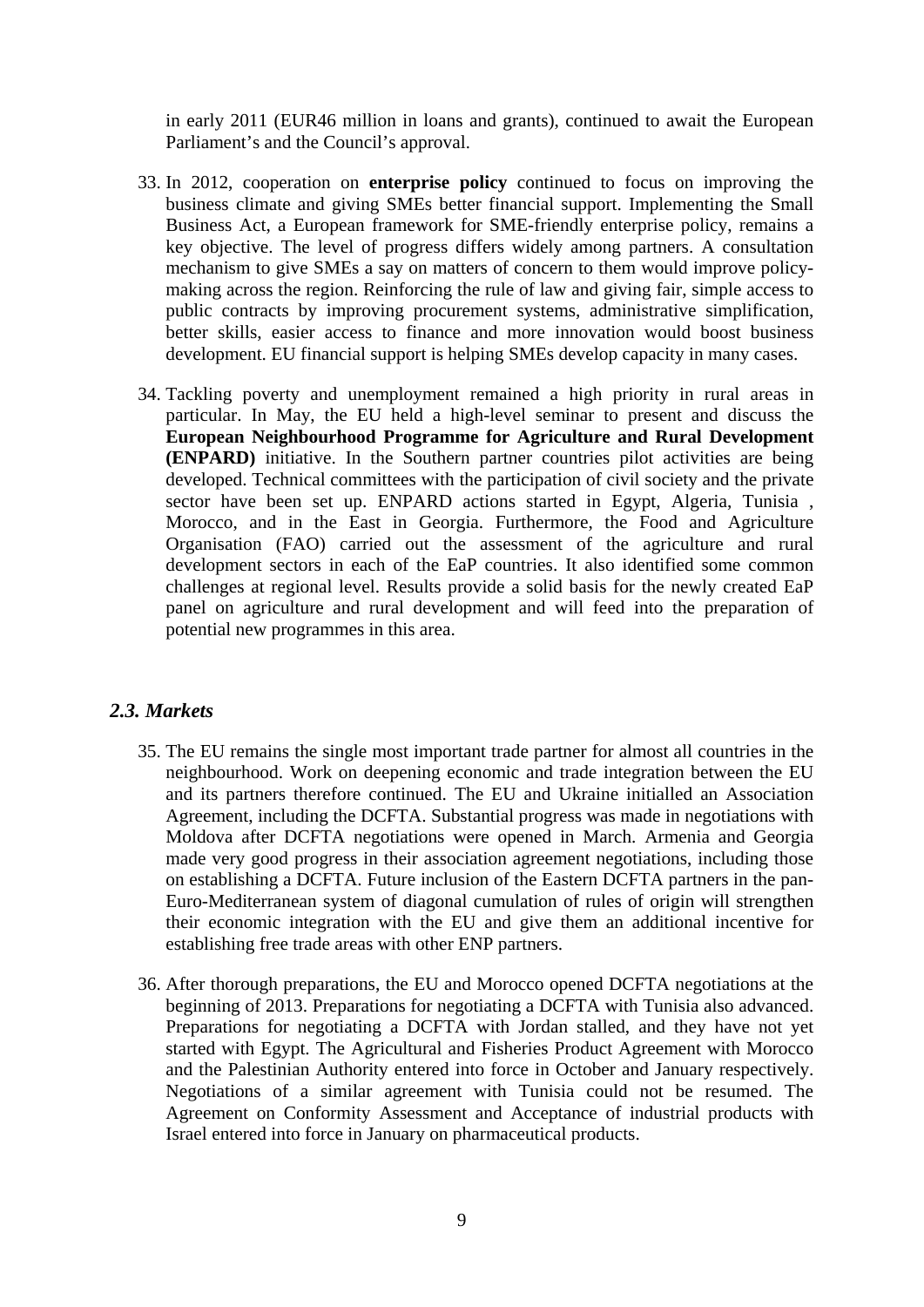# *2.4. Mobility*

- 37. The EU and its partners continued to improve the mobility of people**.** Significant progress was made in 2012 towards the goal of visa-free travel in the Eastern Neighbourhood, as mandated by the EaP Summit of 2011. Moldova took an important step forward in the context of its Visa Liberalisation Action Plan, moving to the assessment of the second phase and of benchmarks concerning the implementation of relevant legislation. Ukraine also made substantial progress on its VLAP. A dialogue on **Visa Liberalisation** with Georgia was started in June 2012, with the aim to examine the conditions for visa-free travel to the EU for Georgian citizens, while Armenia granted visa-free entry to EU citizens from January 2013. After Mobility Partnerships with Moldova, Georgia and Armenia were set up discussions towards a possible EU-Azerbaijan Mobility Partnership were launched. A first, major evaluation of the EU-Moldova Mobility Partnership showed how useful it is as a comprehensive bilateral framework for cooperation, but it also showed that that the amount of concrete activities (notably in the area of legal migration) could still be expanded. The EU's offer of negotiations on visa facilitation and readmission agreements to Belarus remained unanswered. This underlines how important it is that the Member States make optimal use of the flexibilities of the EU Visa Code as far as Belarusian citizens are concerned.
- 38. Closer ties on mobility and migration were developed with the Southern partners, taking advantage of the EU's extensive experience with its Eastern partners. After dialogues on migration, mobility and security were begun with Tunisia and Morocco in October 2011, negotiations on Mobility Partnerships with the two countries proceeded well in 2012. Recently, the EU and Morocco announced the agreement at negotiators' level on the Political Declaration with a view to a Mobility Partnership. The aim is to finalise the negotiations in the first half of 2013. A dialogue with Jordan began in December 2012. Egypt has so far not taken up the EU's proposal to launch a dialogue on migration, mobility and security.
- 39. Programmes like Tempus, Erasmus Mundus, Marie Curie and Youth in Action, in which Neighbouring countries are particularly active, have been instrumental in promoting the mobility of students, academic staff, researchers and young people from those countries and the EU, thus contributing to the modernisation and opening up of higher education systems.

# *2.5. Cooperation*

<u>.</u>

40. The EU continued to provide financial support for reform in partner countries. The total amount **available for partner countries in the period 2011–13 is EUR 6.5 billion.** This includes additional funding (EUR 0.95 bn) made available after the launch of the Eastern Partnership initiative and the European Neighbourhood Policy review. Most of the additional funding is provided on the basis of the more-for-more principle, i.e. progress in building deep and sustainable democracy and in implementing related reform objectives. It is channelled through two umbrella programmes: EUR 540 million for **SPRING<sup>6</sup>** in the Southern Mediterranean and EUR 130 million for

<sup>&</sup>lt;sup>6</sup> Support for Partnership, Reform and Inclusive Growth.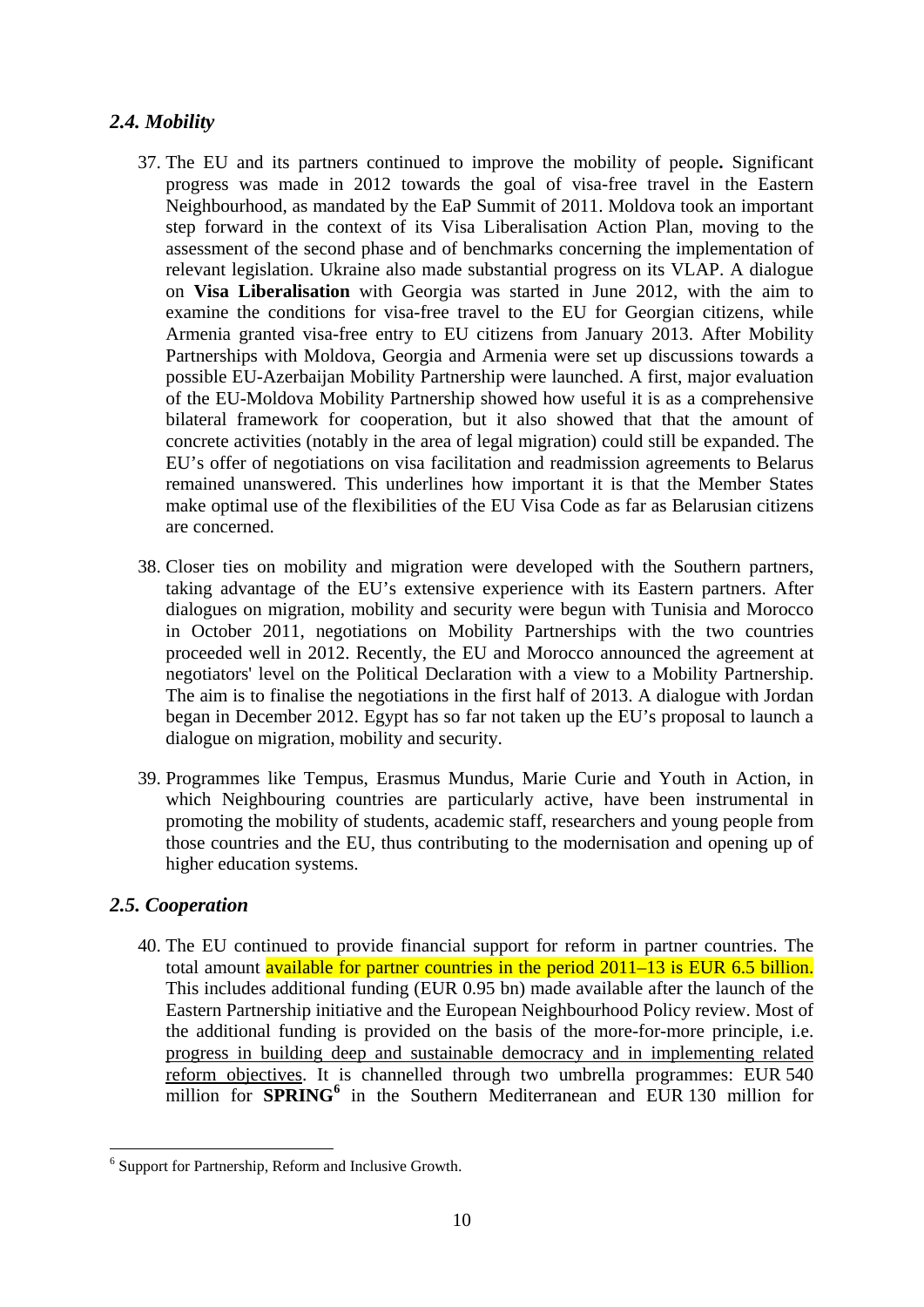**EaPIC<sup>7</sup>** in the Eastern neighbourhood. Both programmes focus on promoting democratic transformation and institution-building and supporting sustainable, inclusive growth. The rest of the additional funding has mostly been allocated to mobility programmes (Tempus, Erasmus Mundus, etc.) and support to civil society organisations and non state actors. As regards future funding under the forthcoming European Neighbourhood Instrument (ENI), it is proposed that allocations will take into account such criteria as partner countries' commitment to reforms and progress in implementing these reforms, progress in building deep and sustainable democracy and level of ambition of partnership with the EU. $8$ 

- 41. Under this framework, the Neighbourhood **Civil Society Facility (CSF)** was established in 2011 with an initial budget of EUR 26.4 million. Its purpose is to reinforce civil society organisations, including social partners, so that they can play their part in the changes in the ENP region and have a genuine role in the democratisation process. The first phase of the CSF implemented in 2012 focused on strengthening civil society's networking capacity and improving their abilities to promote national reform and increase public accountability.
- 42. In December 2012, a second phase of the CSF was adopted with a new budget allocation of EUR 45.3 million for 2012–13. The goal is to support civil society organisations increased involvement in the policy dialogue with partner governments and their increased role in national reform processes and local development agendas.
- 43. To support political actors striving for democratic change in their countries, in 2011 the High Representative and the Commission proposed to establish a **European Endowment for Democracy (EED)**. Important steps were taken in 2012 to organise and launch the EED as an independent European non-profit foundation, with the participation of representatives of Member States, the European Parliament, the European Commission, the High Representative and civil society organisations. The Commission and a number of Member States already committed funding of EUR 15 million (of which EUR 6 million from the Commission), which should allow the EED to become fully operational in 2013.
- 44. The decision on the mid-term review of the European Investment Bank's (EIB) external mandate in October 2011 opened the way for additional loans of EUR 1.15 billion to partner countries and for up to EUR 1 billion in loans related to climate change by end 2013. In 2012, the EIB signed almost EUR 1.7 billion of new loans in the Southern neighbourhood and almost EUR 0.9 billion in the Eastern neighbourhood (including Russia).
- 45. The European Bank for Reconstruction and Development (EBRD), whose area of operation was extended in 2011 to include Southern and Eastern Mediterranean countries, allocated EUR 1 billion in May 2012 to start operations in the first four countries. They are Egypt, Jordan, Morocco and Tunisia. Up to EUR 100 million, partly from the EU budget, have been allocated to support technical assistance activities to identify and prepare projects.

<sup>&</sup>lt;sup>7</sup> Eastern Partnership Integration and Cooperation Programme.

<sup>8</sup> COM(2011) 839 final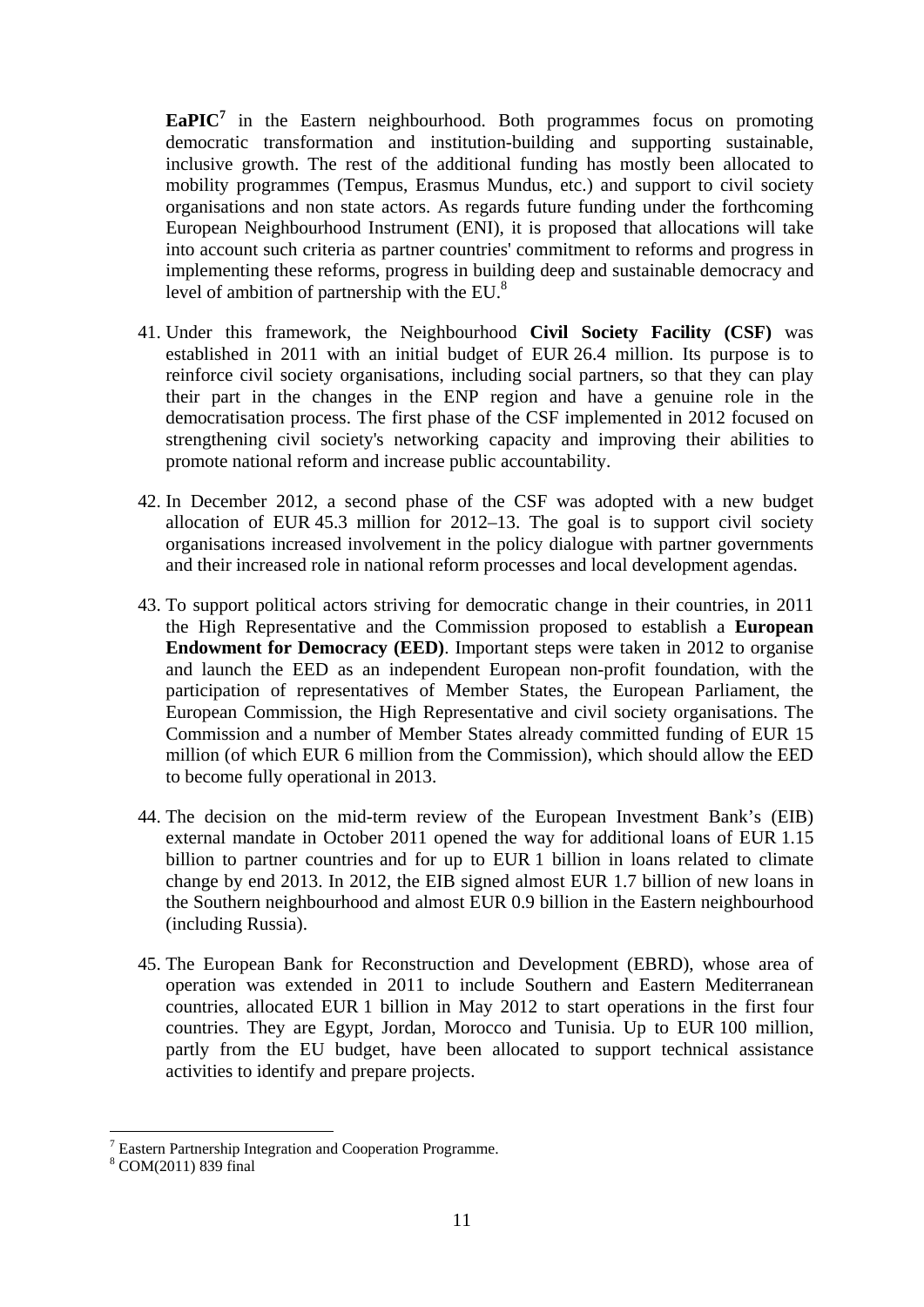*46.* At the end of 2012, total **Neighbourhood Investment Facility** (NIF**)** allocations reached EUR 594.9 million (of which EUR 259.8 million for the East and EUR 335.1 million for the South). Since the creation of the NIF, a total of EUR 8 billion was leveraged from European financial institutions (with an almost equal split between East and South).

#### *2.6. Sector cooperation*

- 47. Cooperation on sector-specific policy is an important and expanding part of the renewed ENP, bilaterally and in the context of the EaP and the Union for the Mediterranean (UfM). Increasingly based on convergence with EU norms and standards, it supports transition, reform, modernisation and ultimately, integration with EU markets. It covers a wide range of areas including employment and social policy, industrial policy, competition policy, agriculture and rural development, fisheries, climate change, the environment, energy security, transport, integrated maritime policy, the information society, research and innovation, education in particular higher education cooperation and mobility (through programmes like Erasmus Mundus, Tempus, Marie Curie Actions), youth cooperation, health, and culture.
- 48. Some partners participate in legally binding sector instruments with the EU, such as the Energy Community, the bilateral aviation agreement, or the Regional Convention on pan-Euro-Mediterranean preferential rules of origin. These instruments establish regional building blocks that can offer social, economic, legal or regulatory and political benefits which go beyond the bilateral approach, and can lead to progressive integration in specific sectors. They create a web of links between the EU and its partners, extending the EU's legal norms. The EU should reflect on how to progressively extend the geographic scope of these instruments to open them to other ENP partners, or on developing with willing partners sector arrangements like the transport community with countries of the Western Balkans.
- 49. In the **energy** sector, joint efforts focused on energy security, market reform and integration, including by developing infrastructure, improving energy efficiency and using more renewable energy sources. Further steps were taken towards opening the strategic Southern Gas Corridor. Eastern European partners such as Moldova and Ukraine made progress on implementing their Energy Community commitments. Georgia has recently applied for membership as well. The EU and its Mediterranean partners made limited progress towards setting up a Mediterranean Energy Community in the future.
- 50. Partners took further steps to prepare and implement **environmental** strategies and legislation, and made some efforts to improve the state of the environment. The EU helped partner countries to tackle environmental degradation and promote the sustainable use of natural resources, including in the areas of air quality, water, industrial pollution, waste management, hazardous pesticides, nature protection and forest management, and to strengthen environmental information systems and governance. Partners need to fully implement the multilateral environmental agreements they are parties to.
- 51. The flagship programmes for Prevention of, Preparedness for, and Response to natural and man-made disasters (PPRD South and East) contributed to the partial implementation of the 2005 Hyogo Framework for Action for Disaster Risk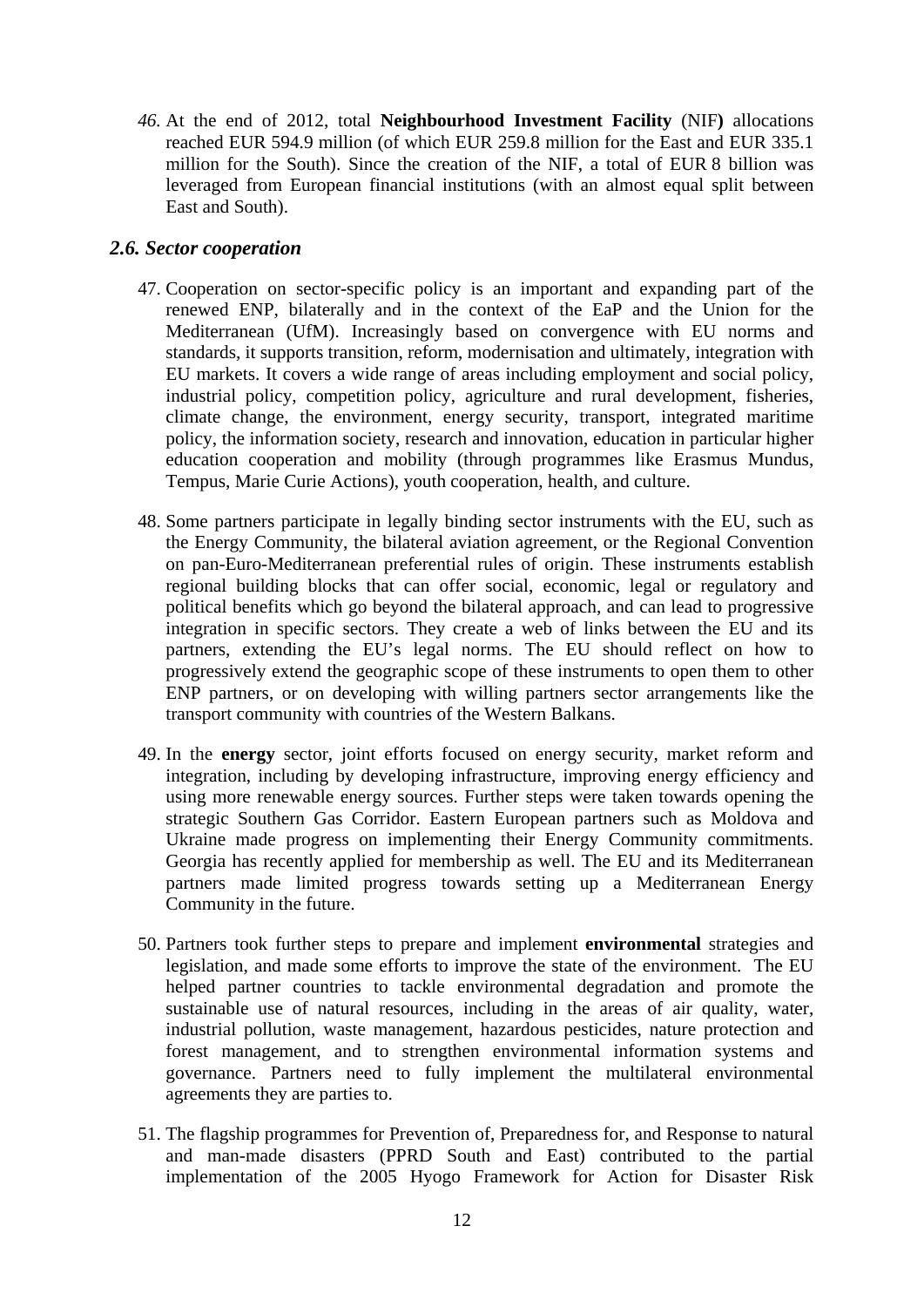Reduction, facilitating approximation to EU legislation and standards. The EU will support the development of communication and awareness strategies, capacity building and improved coordination.

- 52. Partners took some steps in the field of **climate change**, notably through some Clean Development Mechanism and Joint Implementation projects. The EU helped them make the transition towards low carbon development and climate resilience through capacity building and investments. However, designing and implementing ambitious climate policies remains a challenge, as does mainstreaming of climate considerations into other related policies (e.g. energy, transport, agriculture). Partners are encouraged to engage in the development of national climate change strategies, that is low-carbon development policies and climate resilience strategies, which will also be needed in the context of international negotiations and their completion in 2015. This includes integrating climate change in other policy areas.
- 53. ENP partners implemented reforms to move towards EU **transport** standards. Joint work in the EaP Transport Panel focused on closer integration of transport systems, defining a regional transport network connected to the TEN-T and on identifying priority interconnection projects. This work should be finished in 2013; similar work with Southern partners should be endorsed by the second Ministerial Transport Conference in November 2013. The EU and Moldova signed at the beginning of this year a Common Aviation Area Agreement. Such an agreement with Israel was already initialled in 2012. In 2013, aviation negotiations will be launched with Tunisia and should be resumed with Lebanon. Negotiations on an aviation agreement with Ukraine, re-launched in 2012, should be concluded in 2013, and started with Azerbaijan in 2013. The informal EaP ministerial dialogue on transport took place in February 2013 to prepare for the second meeting of the EU and Eastern Partnership Transport Ministers in 2013.
- 54. The EC-EIB-International Maritime Organisation (IMO) have worked together in 2012 on a set of joint proposals for action as a follow-up to a feasibility study on Mediterranean Sea Maritime development cooperation which has been carried out under the Facility for Euro-Mediterranean Investment and Partnership (FEMIP) Trust Fund. In 2013, the EC-EIB-IMO are co-organising the 12th FEMIP Conference with a view to enhance marine and maritime cooperation among Mediterranean countries and support economic growth and jobs creation in the region.
- 55. Regarding the **information society policy**, joint work remained focused on establishing fair, modern, open and transparent telecommunication markets, the open and vibrant use of the internet for all and a diverse media environment. An EaP Electronic Communication Regulators Network was established in 2012. The Mediterranean Regulators Network will be strengthened.
- 56. Important steps were made towards the development of the Common Knowledge and Innovation Space. In 2012 the participation of ENP countries in the Seventh Framework Programme (2007–13) (FP7) increased. The international cooperation call for proposals published in July 2012 included activities specifically targeted to the ENP countries at regional and bilateral levels with the aim to support policy dialogue as well as a special action for bridging the gap between research and innovation. At the end of 2012 the total EU contribution to projects with ENP countries` participation reached EUR 960 million. In March 2012, a science and technology cooperation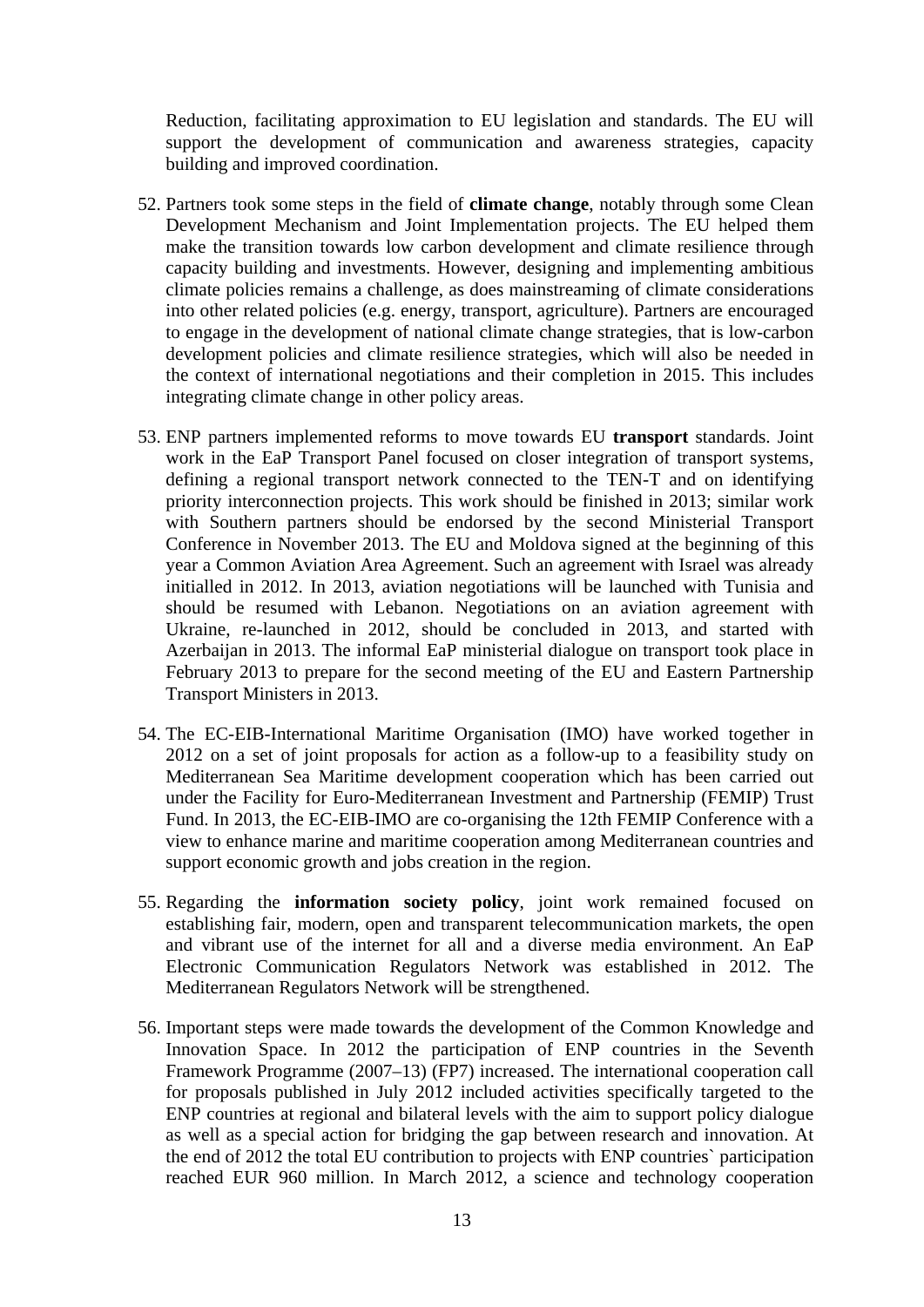agreement was signed between EU and Algeria. The Republic of Moldova was associated to the FP7 as of January 2012. Initiatives to enhance Euro-Med bi-regional cooperation are under way following the Euro-Mediterranean conference on research and innovation held in Barcelona in April 2012. A dedicated Panel on Research and Innovation under the current EaP platform IV "Contacts between people" was initiated in 2012 and will be launched in 2013.

- 57. In 2012 dialogue continued with partner countries to identify their key interests with regard to **participating in EU programmes and working with EU agencies**. The EU organised information meetings on the general approach to participating in programmes and working with agencies in most of the partner countries.
- 58. In October, the protocol allowing Morocco to participate in EU programmes open to the participation of ENP partners entered into force. In December, the EU signed similar protocols with Armenia and Jordan. Negotiations on protocols with Azerbaijan and Georgia started.<sup>9</sup>
- 59. In November, the EU organised an information seminar bringing together ENP countries and EU agencies. It adopted a financial assistance project of EUR 3.7 million, starting in early 2013, to support EU agencies' preparatory measures for helping ENP partners participate in their work. ENP partners strengthened interaction with several EU agencies, including on bilateral technical cooperation.
- 60. The EU is ready to negotiate protocols allowing other interested ENP countries to participate in EU programmes. As the current programmes expire in 2013, the EU will give partners information on the 2014–20 programmes open to their participation, once these have been adopted. It will continue to help partner countries participate in the work of EU agencies, in particular by providing funding for preparatory activities. Partner countries will need to carefully identify a limited number of priorities to facilitate further dialogue and cooperation based on a mutually identified interest. The EU is prepared to co-fund, on a temporary and decreasing basis, some of the costs associated with participation.

### *2.7. Eastern and Southern Dimensions of the ENP*

1

61. The ENP is based on individual partnerships between the EU and each individual neighbour through a single policy, based on mutual accountability and a shared commitment to the universal values of human rights, democracy and the rule of law. This approach is complemented by the two regional dimensions of the ENP. The EaP and the Partnership for Democracy and Shared Prosperity with the Southern Mediterranean neighbours aim to foster regional cooperation and to develop regional synergies and responses to the specific geographic, economic and social problems of each region.

<sup>&</sup>lt;sup>9</sup> Protocols allowing the Republic of Moldova and Ukraine to participate in EU programmes open to their participation entered into force in 2011 and a protocol was signed with Israel in 2008.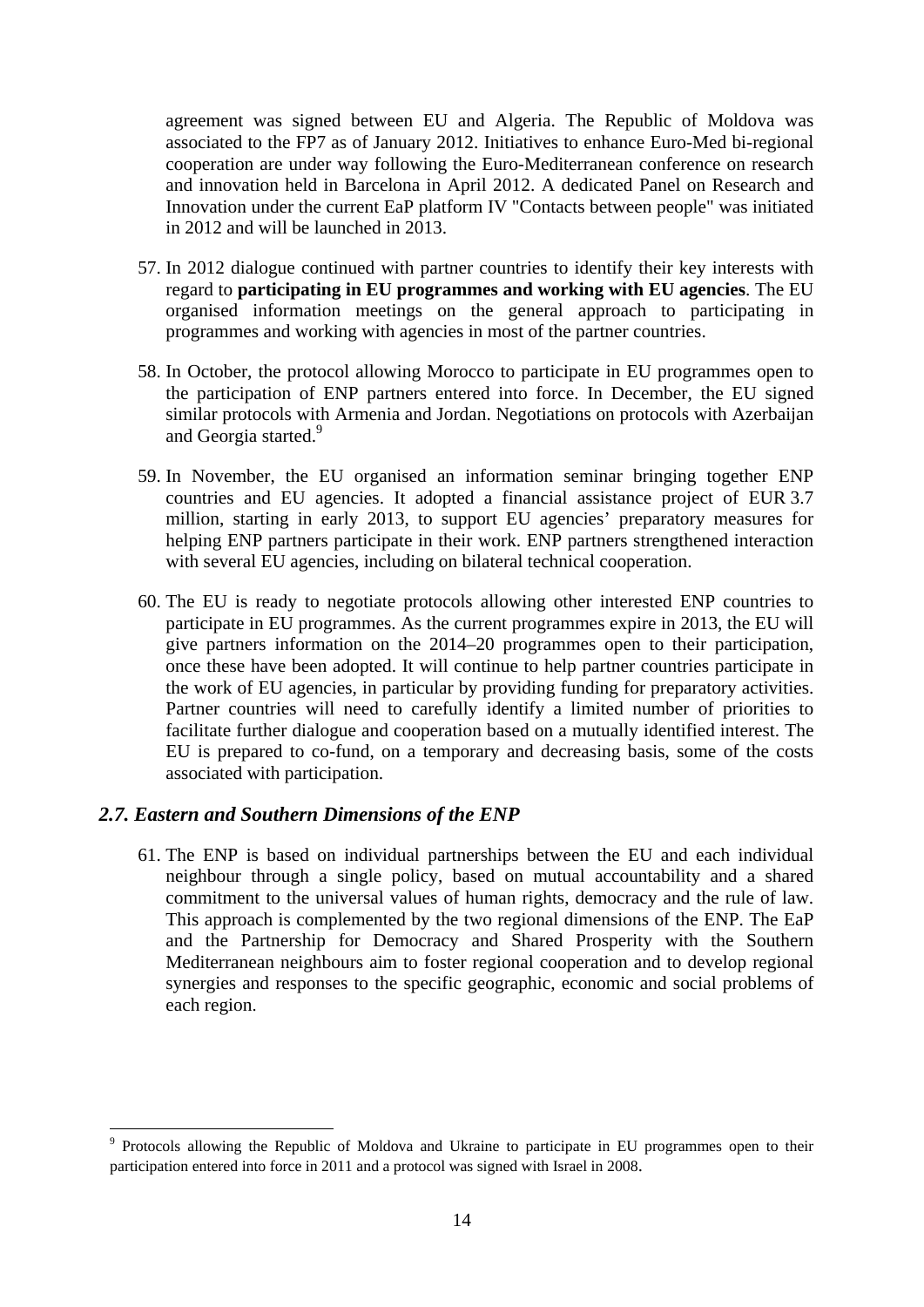#### *2.7.1 Eastern Partnership*

- 62. Significant bilateral and multilateral progress was made in implementing the EaP. Despite this, limited progress in some countries in terms of democratic reforms, human rights and the rule of law continued to pose a challenge for the achievement of the objective of partner countries' political association and economic integration with the EU. The Roadmap drawn up in  $2012^{10}$  was a basis for guiding and monitoring the further implementation of the Partnership's objectives defined in the Prague and Warsaw Declarations until the next summit in Vilnius in autumn 2013.
- 63. The EaP platforms and panels provided a common space for dialogue, cooperation and exchange of information in areas such as public administration reform, transport and migration and asylum. Civil Society Forum platforms have now been established in all six EaP partner countries. Substantial progress on Association Agreements (AA) including Deep and Comprehensive Free Trade Areas – key instruments in support of democratic and economic transformation - was made and the EU made headway towards the goal of visa liberalisation for short-term travel with five of the six partner countries. The EU has provided substantial funding to support partners' reform efforts. For the period 2011–13, EUR 1.9 billion is available for bilateral and regional cooperation (including EUR 350 million of additional resources). The Eastern Partnership Integration and Cooperation Programme (EaPIC) has served as an instrument for a more systematic application of increased policy conditionality and the application of the 'more for more' principle. In 2012 three partner countries (Moldova, Georgia and Armenia) benefited from EaPIC in terms of increased financial assistance.
- 64. The establishment of the Eastern Partnership Informal Dialogues, to be held at the level of the HR/VP, the Commissioner for European Neighbourhood, and the Foreign Ministers of the six partner countries, was agreed. The Informal Dialogues should address any foreign policy issues of mutual interest for the EU and partners, monitor the implementation of the Eastern Partnership Roadmap and, when appropriate, include a sector dialogue. The first meeting took place in Chisinau in June 2012, and the second dialogue was held in Tbilisi in February 2013, including an informal dialogue on transport, with the participation of Vice President of the Commission Kallas and Transport Ministers of the partner countries.
- 65. The summit, scheduled to take place in Vilnius in November 2013 will be another milestone in the implementation of the EaP. Some of its Eastern European partners wish to go further in their relations with the EU. In the May 2011 Communication on the  $END<sup>11</sup>$ , the High Representative and the Commission pointed out that the values upon which the European Union is built — freedom, democracy, respect for human rights and fundamental freedoms, and the rule of law — are also at the heart of the process of political association and economic integration under the ENP. These are the same values that are enshrined in Article 2 of the Treaty on European Union and on which Articles 8 and 49 are based. The Heads of State and Government at the Warsaw

<sup>&</sup>lt;sup>10</sup> Joint Communication to the European Parliament, the Council, the European Economic and Social Committee and the Committee of the Regions, *Eastern Partnership: A Roadmap to the autumn 2013 Summit*, JOIN(2012) 13 final, 15.5.2012.

<sup>&</sup>lt;sup>11</sup> Joint Communication to the European Parliament, the Council, the European Economic and Social Committee and the Committee of the Regions, *A new response to a changing Neighbourhood*, COM(2011) 303. 25.5.2011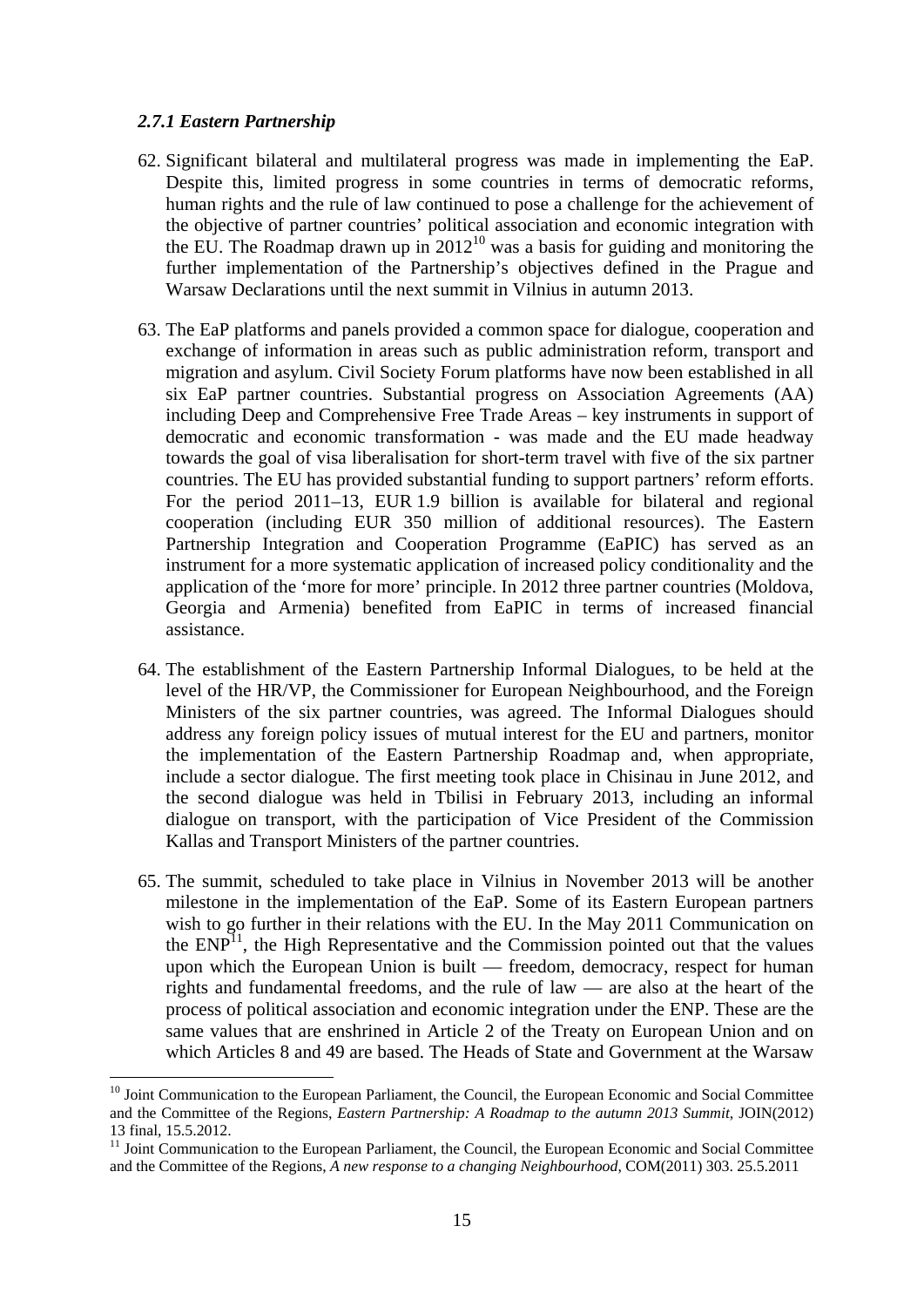Eastern Partnership Summit in 2011 have acknowledged the European aspirations and the European choice of some partners<sup>12</sup>.

### *2.7.2. Partnership for Democracy and Shared Prosperity*

- 66. In 2012, a Roadmap<sup>13</sup> set out objectives to be pursued under the Partnership in the southern neighbourhood, at bilateral and regional levels, and the achievements expected by the end of 2013. Implementation of the Roadmap was influenced by the changing situations of the Mediterranean Partners in 2012. The EU has pursued its policy of renewed engagement bilaterally and regionally, offering support for transition while recognising that its ownership lies with the partners. In terms of financial support, in addition to the  $\epsilon$ 3.5 billion already programmed for the period 2011-13, the EU is providing around  $\epsilon$  700 million in new grants for the Southern neighbourhood.
- 67. 2012 saw the successful holding of democratic elections (Egypt, Algeria and Libya), electoral reforms in preparation for elections in Jordan and Lebanon and the formation of new governments in most countries. Through assistance or observation missions, the EU supported what were often the first truly democratic elections. Multiparty politics gained a new dynamic and civil society was more active and vocal. In many countries in the region, there is more respect for freedom of expression generally and it has become easier to establish political parties or trade unions. Nevertheless, it became clear that democratic institution building will take time, particularly where legal uncertainty still hangs over the transition process (Egypt). However, the new dynamism of political parties and civil society is a sign of the development of a democratic culture, which provides the EU with new channels for dialogue. At the same time, with the worsening of the security situation, in particular in Libya, Sinai and Sahel, reforming the security sector inherited from the previous regimes, while maintaining law and order, is becoming an important issue.
- 68. On the economic front, political uncertainties, as well as a lack of structural reforms for inclusive growth, have continued to put a brake on economic activity. Fiscal deficits remained high or even worsened in 2012, due to a weak economy and increased expenditure to meet vocal social demands. Unemployment levels edged up from already high levels. Although the political context was not conducive to decisive economic reform, there are some signs of stabilisation.
- 69. The EU's Special Representative for the Southern Mediterranean played a leading role in enhancing the EU's political dialogue with the countries in the region engaged in transition, contributing to the EU's work in strengthening democracy and institution building and enhancing its effectiveness, presence and visibility in the region. Task forces were set up for Tunisia (28-29 September 2011), Jordan (22 February 2012) and Egypt (13-14 November 2012). The task forces helped to deepen the EU's relationship with the three countries in a results-oriented, tailored and differentiated way, involving all EU institutions and the private sector. European entrepreneurs also

<sup>&</sup>lt;sup>12</sup> Joint Declaration Eastern Partnership Summit, Warsaw, 29-30 September 2011.

<sup>&</sup>lt;sup>13</sup> Joint Staff Working Document, Partnership for Democracy and Shared Prosperity: Report on activities in *2011 and Roadmap for future action,* Accompanying the document Joint Communication to the European Parliament, the Council, the European Economic and Social Committee and the Committee of the Regions, *Delivering on a new European Neighbourhood Policy*, SWD(2012) 121 final, 15.5.2012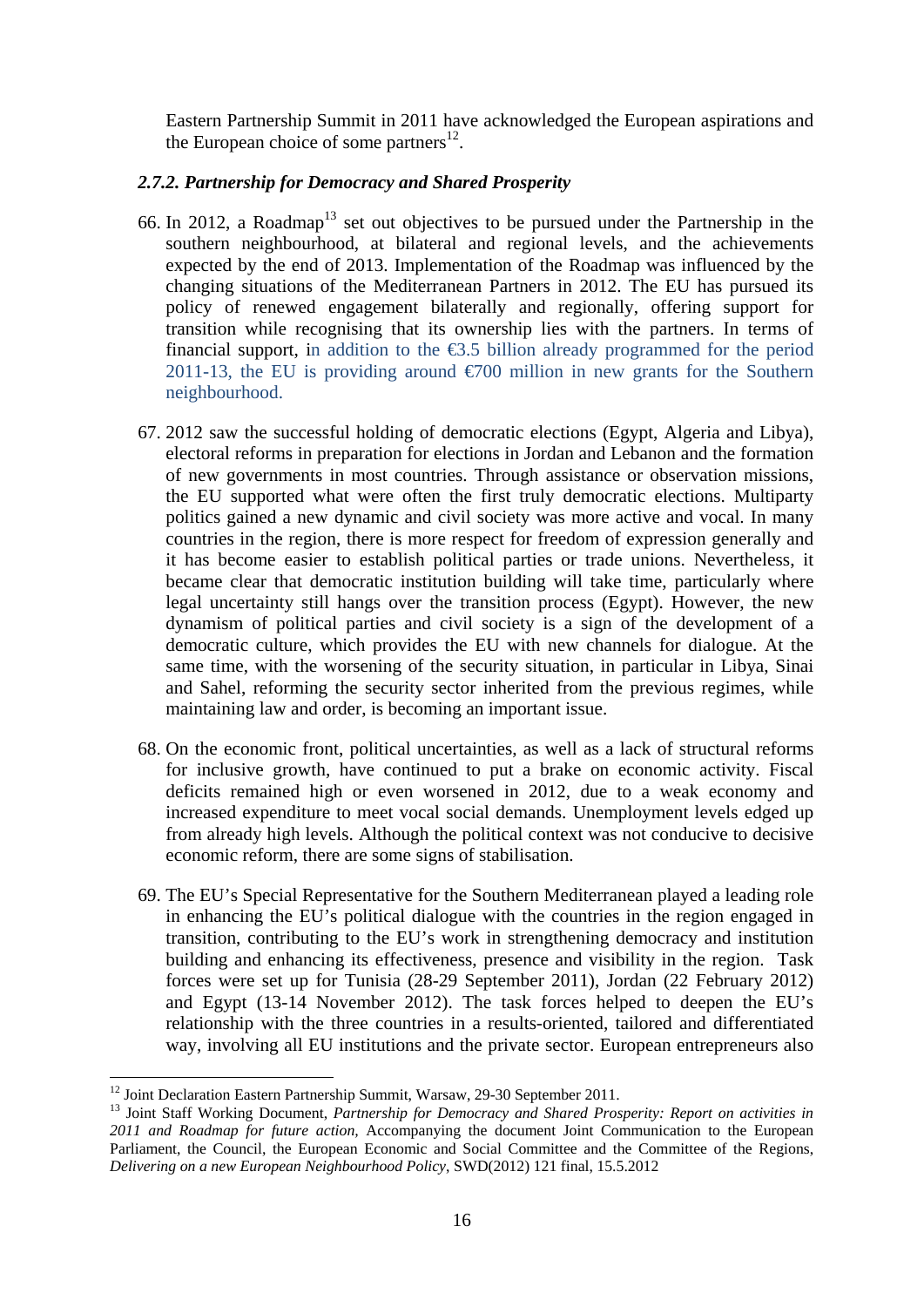participated in Missions for growth led by European Commission Vice-President Tajani to Morocco and Tunisia in November 2012. In Tunisia, an EU-Tunisia Council for Entrepreneurship was launched to advise the Tunisian government on business climate improvements.

- 70. At regional level, the Northern co-presidency of the Union for the Mediterranean Northern was transferred to the EU and Jordan assumed the Southern co-presidency. This was a sign of renewed willingness on both sides of the Mediterranean to turn the UfM, as a unique forum of  $43$  members, $14$  into an effective catalyst for the development of regional projects. The EU-League of Arab States Ministerial Meeting in November gave a clear political message about the commitment of EU and Arab Ministers to cooperate in tackling the issues they have in common. In December, a Joint Communication<sup>15</sup> set out ways in which the European Union could support closer cooperation between the countries of the Maghreb. The Commission also participated in the 5+5 Summit in October, between the five countries of the EU Southern Mediterranean and the Maghreb, showing support for further regional integration as an important way of advancing security and prosperity.
- 71. While substantial progress towards the Roadmap objectives was made in 2012, further progress in 2013 will depend on the continued willingness of the EU and partners to deliver on the commitments already made. As the political situation stabilises, and partner countries advance on the transition to democracy, governments should be in a better position to reap the benefits of what the EU has to offer and give new impetus to their participation in regional cooperation.

### *2.8. Addressing Conflicts in the neighbourhood*

- 72. Addressing the protracted conflicts in the neighbourhood in Moldova, the South Caucasus, the Middle East — is an important part of EU policy. The EU's **CFSP/CSDP** engagement will continue to be part and parcel of the ENP. The presence of CSDP missions in the neighbourhood reflects the EU's comprehensive, multi-faceted approach in this area, addressing issues of security, the rule of law and civilian crisis management.
- 73. The EU's Special Representative for the South Caucasus and the Crisis in Georgia continued to play a key role in the EU's efforts to resolve the conflicts in Georgia and Nagorno Karabakh. Together with the UN and the OSCE, the Special Representative co-chaired the Geneva International Discussions on the crisis in **Georgia**. These talks are currently the only forum for dialogue between the Georgian authorities and the break-away regions of Abkhazia and South Ossetia, though the new Georgian administration has expressed the intention of establishing direct communication channels with representatives of the de facto entities. The EU Monitoring Mission in Georgia has helped stabilise the situation there through its monitoring presence along the Administrative Boundary Lines with the break-away regions.

 $14$  Syria's participation is currently suspended, so there is cooperation among 42 countries.

<sup>&</sup>lt;sup>15</sup> Joint Communication to the European Parliament, the Council, the European Economic and Social Committee and the Committee of the Regions. *Supporting closer cooperation and regional integration in the Maghreb: Algeria, Libya, Mauritania, Morocco and Tunisia*. JOIN(2012), 36 final, 17.12.2012.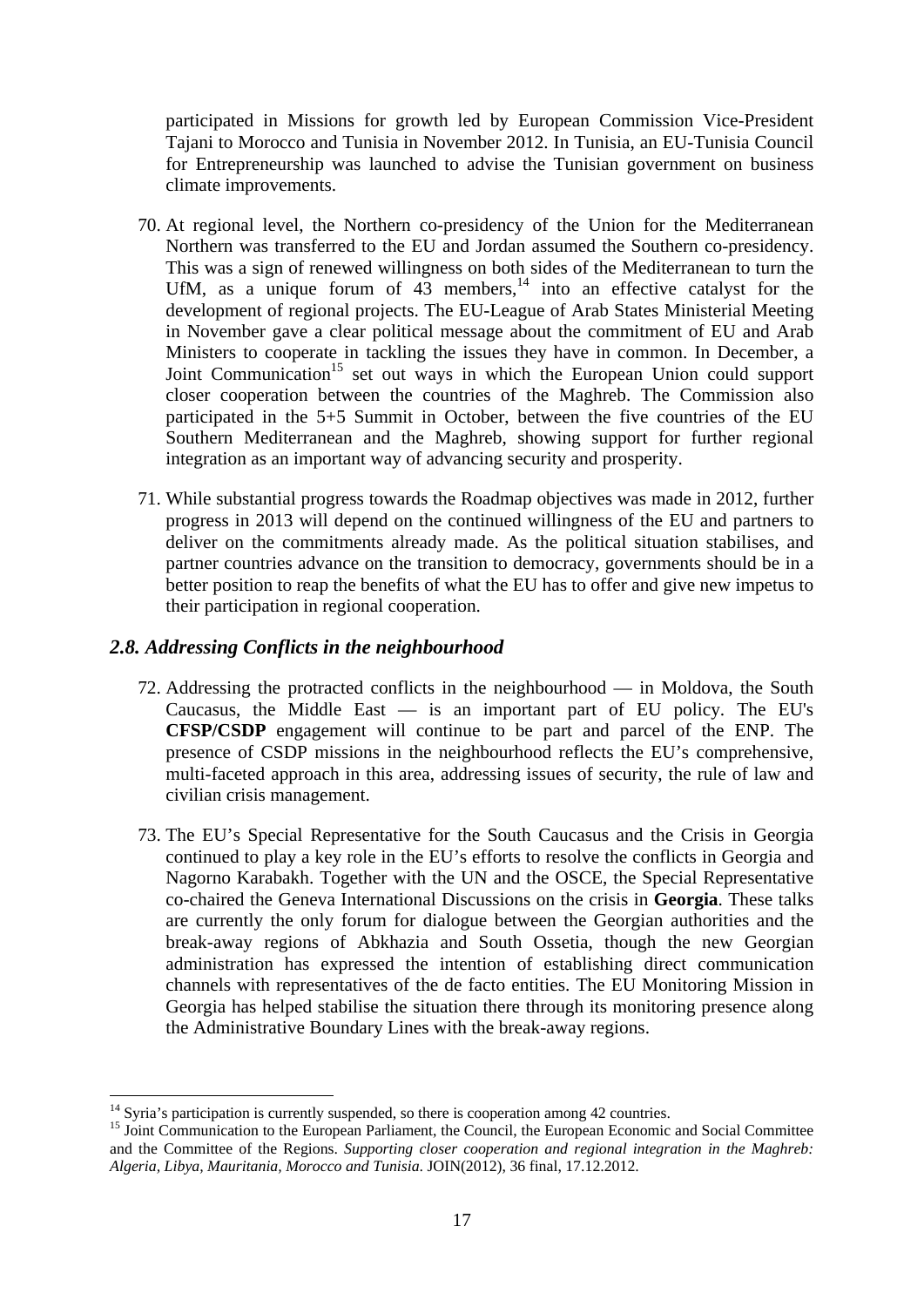- 74. On **Nagorno Karabakh**, high-level contacts have continued with Armenia and Azerbaijan to encourage the peaceful settlement of the conflict, specifically by supporting the work of the OSCE Minsk Group. While giving full credit to the cochairs of the Minsk Group, the EU flagged its readiness to help facilitate reconciliation and rehabilitation, in support of any progress that might be made in negotiations. In September 2012, the second phase of the EU-funded civil society programme, the European Partnership for the Peaceful Settlement of the Conflict over Nagorno-Karabakh (EPNK), was launched.
- 75. The **5+2 Transnistrian settlement process**, which resumed officially in December 2011, gained some momentum. In January 2012, the two sides, meeting in Odessa, agreed on a 'small steps' approach to tackle practical issues of primary relevance for ordinary citizens. In April, the 5+2 adopted rules of procedures and a comprehensive negotiating agenda by consensus. The negotiating agenda covers socio-economic, humanitarian, legal, political and security issues. From then on, the 5+2 participants lent their political support to the technical discussions led by the various sides. This enabled the resumption of freight rail transport through the Transnistrian region and substantial progress on education and other socio-economic issues. In November, the participants exchanged views, without reaching a consensus, on the need to discuss the political aspects of the settlement and the lack of clarity which hampers the resolution of socio-economic and humanitarian issues. The EU, aiming to consolidate stability in the region, participated actively in the 5+2 format and stepped up its presence on the ground. It did so by facilitating the participation of Transnistria-based businesses in EU-Moldova trade flows and financing a growing number of confidence-building projects in the social, health, education and humanitarian areas.
- 76. Moldova and Ukraine continued to participate constructively in the work of the EU Border Assistance Mission to Moldova and Ukraine (EUBAM). With EUBAM support, the customs authorities and border guard service of Moldova continued to improve their professional capacities and inter-agency cooperation within the country and with Ukraine. EUBAM continued to support the demarcation of the state border with Ukraine.
- 77. Changes in the Arab world underlined once again the urgent need to resume negotiations between Israel and the Palestinians. During 2012 the EU continued to encourage both parties to return to the negotiating table in line with the Quartet statement of September 2011. Despite Jordan's support at the start of the year, regrettably such negotiations were not resumed. The EU, while reaffirming its support for the two-state solution, expressed increasing concern about developments on the ground that threaten to make a two-state solution impossible. It continued to advocate resolving the **Israeli-Palestinian conflict** through peaceful bilateral talks based on international law and parameters already agreed. Besides its consistent practical support in the framework of the ENP, its political endeavours were best reflected in its Foreign Affairs Council Conclusions of May and December 2012.
- 78. It further assisted the Palestinian Authority in its state-building efforts based on the rule of law and respect of human rights. It re-iterated its call for intra-Palestinian reconciliation and focused on preventing unilateral acts threatening the viability of a two-state solution, most importantly in relation to the expansion of Israeli settlements, including expansion in East Jerusalem. Fully recognising Israel's legitimate security needs, it continued to appeal for an end to the Gaza Strip blockade with the main aim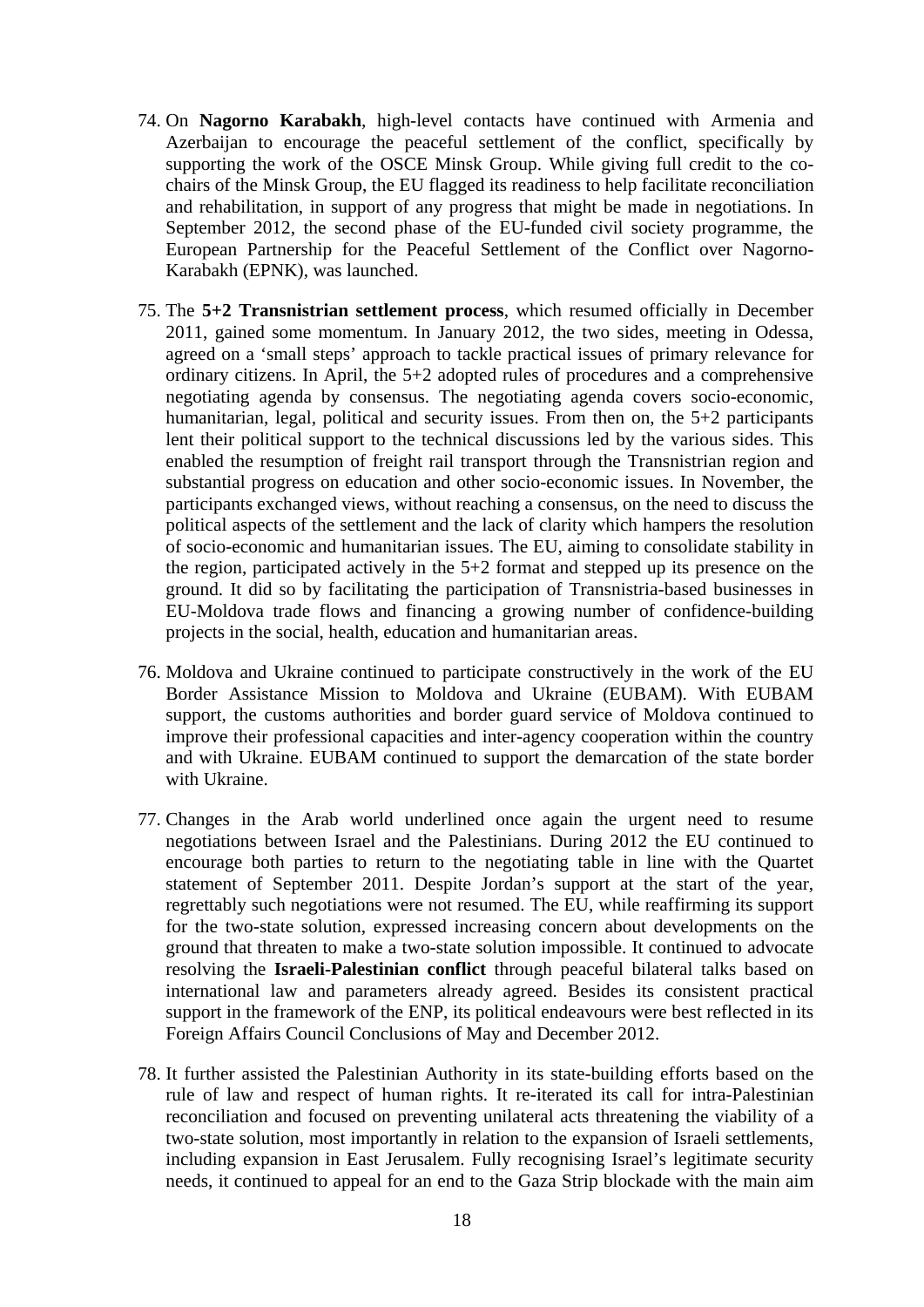of improving its unsustainable humanitarian situation. It closely cooperated with the US and other international partners, including within the Quartet. It welcomed the mediation efforts of Jordan and Egypt in favour of conflict resolution, and the Arab League's general support for the Middle East Peace Process.

- 79. **EUBAM Rafah** operations are suspended due to Hamas' violent takeover of the Gaza Strip in mid-2007. Substantial mandate implementation has been on hold ever since, yet the mission has maintained its capacity and preparedness to reactivate and redeploy to the Rafah Crossing Point once political and security conditions allow it to do so. In the aftermath of the Gaza crisis in November 2012, discussions recommenced on the possible reactivation of EUBAM Rafah.
- 80. In the case of **Syria,** the EU has repeatedly condemned the ongoing human rights violations, decided several rounds of restrictive measures against the Syrian regime, and provided humanitarian aid to IDPs and refugees. It has taken diplomatic action to facilitate a peaceful solution to the crisis, supporting the UN-League of Arab States Special Envoys, participating in the Friends of Syria meetings, and supporting efforts to foster a unified, representative opposition. Throughout the Syrian crisis, the EU has been at the forefront of the international humanitarian response, acting in close coordination with other donors and international organisations to ensure that needs were promptly identified and aid delivered rapidly and effectively. In 2012, EUR 150 million in humanitarian assistance has been provided in Syria and in the neighbouring countries, complemented by a EUR 208 million contribution from the EU Member States. Around EUR 80 million has been provided under the ENPI and under thematic instruments to address longer term needs of the Syrian population (support to civil society, Human Rights defenders, refugees…) and to help neighbouring countries to cope with the influx of refugees.

# **3. Policy coherence**

- 81. The ENP is a prime example of a comprehensive approach to external policy. Cooperation with our neighbours uses all instruments and policies at the EU's disposal. It combines long-term political association, trade policy, sector policies and financial cooperation with shorter-term policies and measures of CFSP/CSDP instruments. It shows how a comprehensive approach can be used to generate coherent action involving all relevant EU actors. As announced in the Commission Work Programme for 2013, the HR and the Commission are currently working on a Joint Communication outlining how to develop this approach further.
- 82. It is working closely with other donor countries and international actors to respond to humanitarian crises, promote democratic transition and foster economic development in partner countries. Seeking better synergies and coordination with major International Financing Institutions (IFIs) in the ENP region is already a key task and will increase in importance in the future. Early consultation mechanisms, both through the current frameworks, the Tripartite MoU between the Commission, the EIB Group and the EBRD and the Luxembourg Group (the EU, the IMF, the World Bank, the IFC, the EIB and the EBRD), and increased cooperation at field level are essential to improve policy alignment towards ENP policy objectives. The Special Representative for the Southern Mediterranean and the Commission take care of coordination with IFIs and the G8 in the context of the Deauville process. At the global level, ENP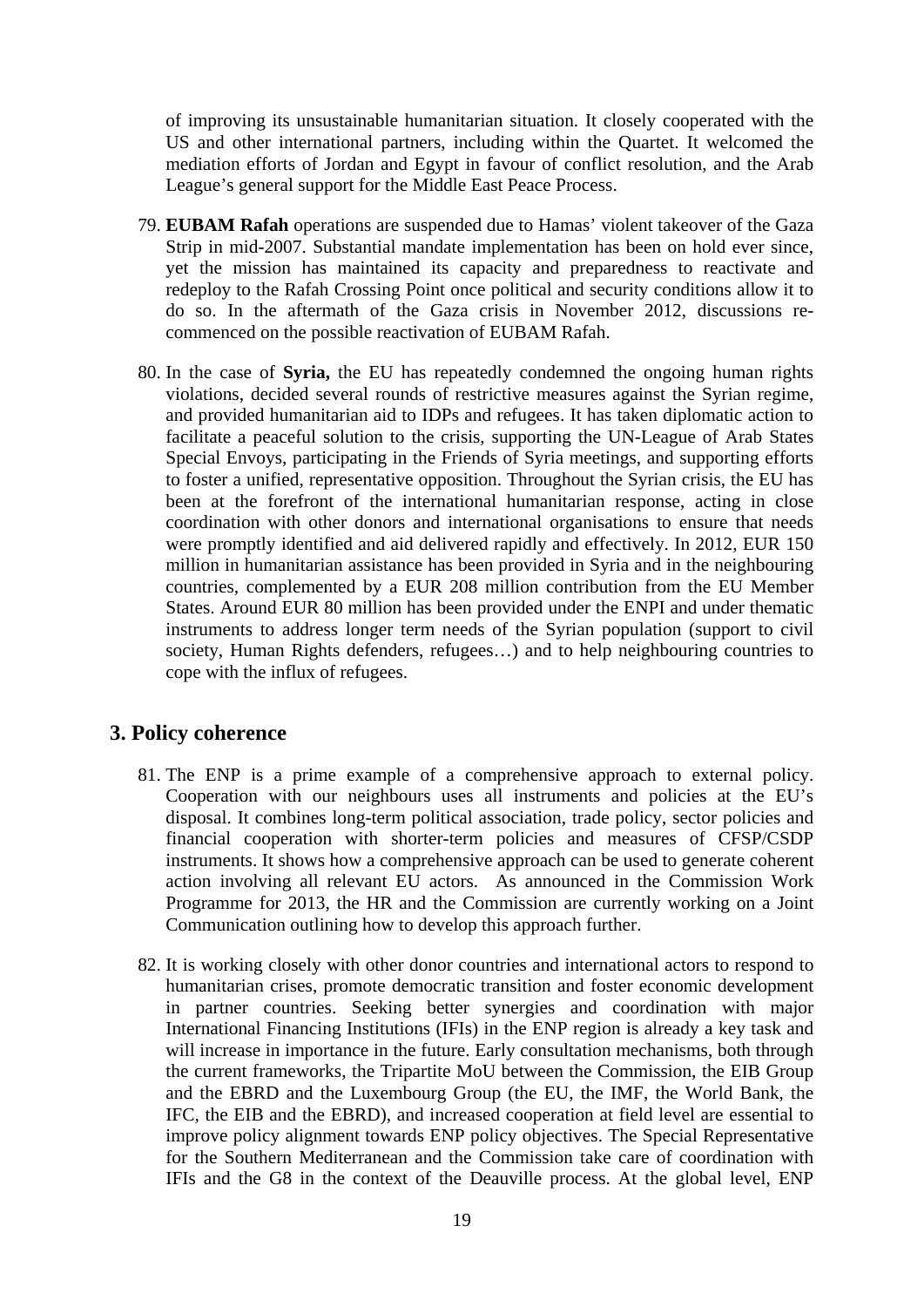policy issues were also discussed in the context of the annual meeting with the World Bank's EU executive directors in 2012. Consultations with EU board members of the EBRD are also regularly organised and can address ENP related policy issues.

- 83. The political and strategic partnership between the Council of Europe (CoE) and the EU has been continuously strengthened over recent years. Cooperation and dialogue with the CoE contributes to achieving the shared objectives of greater respect for the common values of human rights and fundamental freedoms, democracy and the rule of law in the countries in the region. The EU also works closely with the OSCE on conflict resolution in the context of the Minsk Group and the 5+2 Transnistrian settlement process, and with both the OSCE and the UN in the Geneva International Discussions on the conflict in Georgia.
- 84. The European Parliament, the Committee of Regions and in particular its two associated bodies CORLEAP (Conference of Regional and Local Authorities of the EaP) and ARLEM (Euro-Mediterranean Regional and Local Assembly), and the European Economic and Social Committee take an increasingly active and important role in the ENP, contributing to the development of political dialogue and better incorporation of other dimensions of cooperation into the ENP. This further reinforces synergies in the implementation and communication of the policy.
- 85. The EU's neighbours are also becoming partners in the area of CSDP. Ukraine participates in a number of CSDP missions. CSDP framework participation agreements have been concluded with Ukraine and Moldova, negotiations are underway with Georgia and Armenia has also expressed interest.
- 86. There is still room for improvement. The EU will continue to work on how the various actors can operate in a more coherent manner. It is clear that in a number of areas, in particular the area of mobility, where important policy competences rest with the Member States, the EU needs to work even more closely with its Member States to deliver on its commitment towards its partners. It also needs to find ways to involve other stakeholders in shaping policy, for instance in preparing Action Plans or Association Agendas.
- 87. EU Institutions and individual Member States must strive towards maximizing coherence, which is essential to bring EU added value. The Delegations of the EU in partner countries have an important role to play in bringing all actors together, ensuring coherence and synergies on the ground. They will also need to take on a bigger role as hubs for partner countries' authorities, civil society, or businesses to obtain information about policy and the opportunities for seeking support.

# **4. Challenges ahead**

88. The universal **values** on which the EU is built — freedom, democracy, respect for human rights and fundamental freedoms, and the rule of law — also underpin the ENP. For partners who want to become as close to the EU as possible, it is the main reference point for their domestic reforms. This reform process must be inclusive. Only if the whole societies, not just the political elites or certain parts of the political spectrum, makes this choice and adheres to the universal values referred to above, will the process be sustainable and ultimately successful.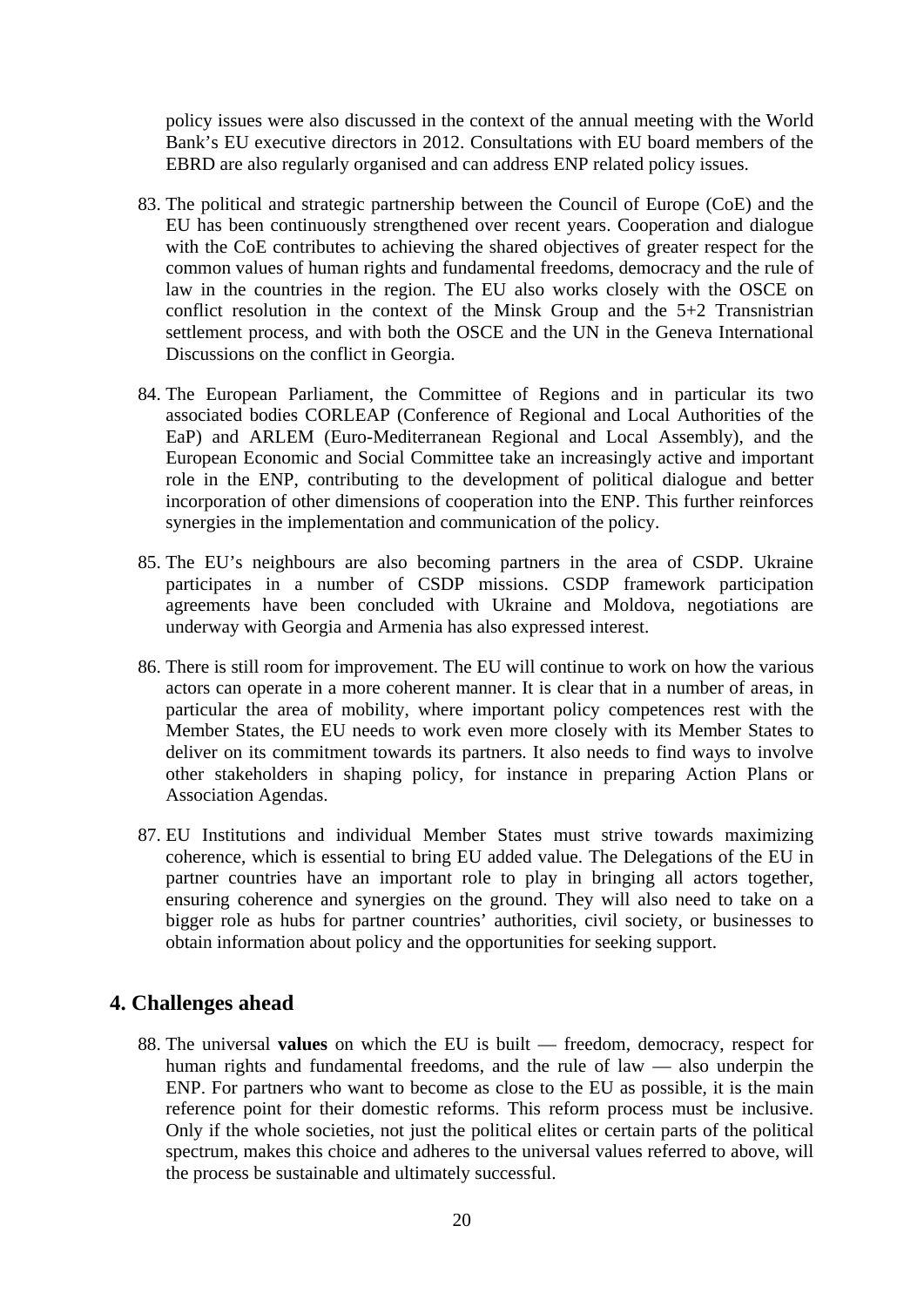- 89. The principle of **'more for more'** will remain an important element to make the ENP responsive to the efforts and progress being made in democratic reforms. The new financial instrument for the neighbourhood for the period 2014-2020 will incorporate this principle in the area of financial cooperation. But the principle is not restricted to financial cooperation. As stated in the 2011 joint Communication, the EU will also adapt its offer, notably in terms of access to markets and better mobility, in response to the level of reforms and ambition demonstrated by its partners.
- 90. Analysis has shown that with the exception of a few countries who acted on most of the recommendations - many of the **key recommendations** contained in previous year's ENP progress reports remain valid and will continue to be at the heart of the reform process in the year(s) to come. The very limited progress in a number of partners towards the jointly agreed objectives, and the limited response by some of them to the incentives provided by the ENP may require a critical look at its **instruments and mechanisms**. If necessary, the EU must reflect on whether adjustments to these may allow it to respond better to the expectations and needs of partners, thus contributing to better take-up. At the same time, partners need to show their commitment to achieving the objectives jointly agreed with the EU. Priorities and reform agendas agreed with the EU must become an integral part of national strategies for reform and development.
- 91. Opening up new opportunities for **citizens** to travel, study and do business with the EU is crucial to sharing the values on which it is built. The EU should put more emphasis on the kind of policies and measures that focus on these issues. Mobility of people, scholarships for students and business networks may do more to clinch the 'European choice' of partners than anything else. In the East, Visa Liberalisation Action Plans have proved effective for encouraging reform in the partner countries. Their full implementation by partners should bring the prospect of visa-free regimes closer to becoming a reality.
- 92. The multi-faceted, multi-actor nature of the ENP and its sometimes technical nature make the policy difficult to **communicate**. However, the EU is seen as a model and an inspiration for people in the neighbourhood when it comes to the values that are the basis for the ENP — human rights, democracy, fundamental freedoms and prosperity and solidarity. A public opinion survey conducted in ENP partner countries<sup>16</sup> shows that the EU is positively perceived by people in most of its neighbours<sup>17</sup>. The EU is associated with the promotion of human rights, solidarity, prosperity, democracy and freedom of speech. These values and economic development are seen as main aspects of cooperation. The same survey reveals however that many people do not feel they are well informed about what the EU does in their countries. This underlines the need to better inform citizens in partner countries about the ENP, its objectives and instruments and its achievements.
- 93. **Conflicts** remain a problem in some areas of the European neighbourhood, and risk undermining nascent reform processes. Fostering peace and stability by using all the

<sup>&</sup>lt;sup>16</sup> EU Neighbourhood Barometer Spring 2012 and Autumn 2012

<sup>&</sup>lt;sup>17</sup> With the exception of Egypt and Libya where a majority seems to not have a view, or much information, about the image of the EU or the state of relations.